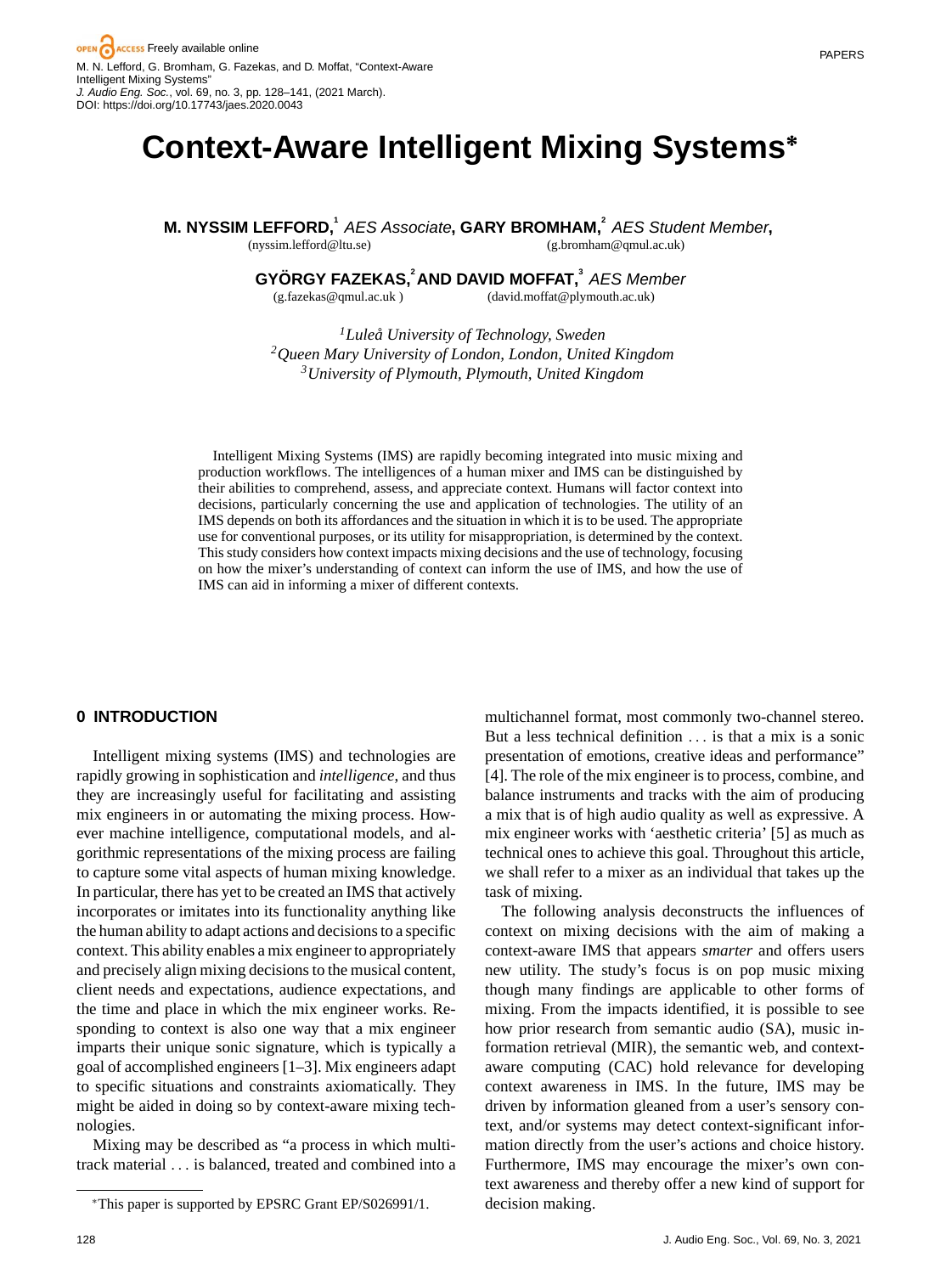PAPERS CONTEXT-AWARE INTELLIGENT MIXING SYSTEMS

There are various approaches to designing IMS with different intended uses in mind. Commercial products include *smart* plugin effects processors such as Soothe from Oaksound<sup>1</sup> or VocalAlign from SynchroArts<sup>2</sup> as well as creative environments such as Neutron from Izotope<sup>3</sup> or Faders from Semantic Audio Labs.<sup>4</sup> The latter offer intelligent assistance functionality. For a survey of design approaches see [6]. To date, two approaches appear to have dominated IMS design in academic research and commercial products. Both approaches involve deriving mixing *rules*.

In one approach, mixing decisions are explained by experts and experts' actions are observed. The music production literature and other relevant ethnographic and musicological literature about mixing practices and praxis are also consulted. This practice-oriented literature provides generalizations about mixing norms and conventions [5], technical standards, and common artistic considerations. Rules are extrapolated then proceduralized for systems explicitly using an ontology or implicitly in machine learning models. Elsewhere rules are reverse engineered through data-driven analysis of existing musical mixes [7]. This requires training systems on corpora of prototypical examples. These two approaches can sometimes be combined [6].

These systems, no matter how sophisticated and powerful, are limited in some ways. Firstly systems have a finite set of rules, and that set is constrained by the observations of practice made or the corpus analyzed. Unlike a human mixer, at present, IMS do not typically generate or learn new rules. Though machine learning may do this implicitly, it is not yet common practice. And IMS do not adapt and modify rules for specific content, circumstances, or context. However, "the mix is dependent on the music, and mixing is not just a set of technical challenges" [4, p. 4]. Human mixers may have to disentangle attributes rooted in technical concerns from those that pertain to genre or musical aesthetics [4]; for example particular genres may warrant compromises in audio quality because it can suggest authenticity. Mixers balance technical and aesthetic concerns [8]. Information such as genre helps mixers to determine which choices are appropriate, given the context. IMS cannot yet make these distinctions. Systems may prioritize attributes or rules but as compared to a mixer they work with far fewer criteria for determining relative importance. They do not have access to contextualizing criteria.

Genre conventions are particularly important in IMS as they can be represented as rules. They are often key considerations in system design and mixes rendered by IMS tend toward the conventional. Human mixers, however, are expected to introduce elements of novelty and take decisions that align with their personal aesthetics. As Zak puts it, "While musicians leave the traces of their emotions, experiences, and the sounds of their musical expression on tape, the composite sound image that we recognize as

the musical work is fashioned by recording engineers and producers—*performers*in their own right. They are the musicians' artistic collaborators, and their actions and aesthetic choices, too, are represented in the form of the finished work" [9, p. 17]. When and how much artistic personality to interject depends on context.

Mixes are not merely stylized but highly idiosyncratic. Mixers use minute adjustments that are carefully matched to performances and content. Idiosyncrasies may also emerge spontaneously simply due to circumstances, such as the physical setting of the studio and the combination of technologies used. Nevertheless, they impart unique and valued qualities to the mix [3, 10].

Many of these minute adjustments are made to shape the perceived emotional characteristics of a mix. "As a mixing engineer, one of our prime functions, which is actually our responsibility, is to help deliver the emotional context of a musical piece. From the general mix plan to the smallest reverb nuances, the tools we use—and the way we use them—can all sharpen or sometimes even create power, aggression, softness, melancholy, psychedelia and many other moods" [4, p. 4].

Critical listeners, mixers, clients, and discerning audiences are able to detect these variations mix to mix [3, 11, 12]. They hear subtlest modulation in a timbre or difference in balance and relative to other attributes of a mix. So far these are patterns that not even today's most advanced deep learning can identify. Moreover, human listeners are fickle about their preferences for these affectations. What is unacceptable in one mix is fantastic in another. Liking depends on the context. IMS is able to produce variation, but it cannot yet reproduce the idiosyncrasies produced by a mixer responding to context.

### **0.1 Context**

There are numerous ways to define any given context and select relevant attributes. Some of the most pragmatic approaches come from the CAC literature and are geared toward designing useful and assistive computational tools. The application of any technology is contextualized by the setting surrounding its application [13]. Dey claims, "If a piece of information can be used to characterize the situation of a participant in an interaction, then that information is context" [14, p. 2]. A setting may be defined by features such as time of use, concurrent activities, the user's geographic location, the proximity of objects, and people in the user's surroundings as well as by information about the task for which the technology is applied [14]. In pop music mixing, tasks are contextualized, for example, by genre. Certain tasks, effects, attributes, and conventions may be performed only within the context of particular genres. To function with context awareness, an IMS needs to perform mixing tasks that are appropriate given these kinds of considerations.

When humans assess a context to determine what is relevant and to source relevant information, they can direct their attention dynamically, deliberately, and according to their values [15]. They survey the contextualizing elements

[<sup>1</sup>https://oeksound.com/plugins/soothe/](https://oeksound.com/plugins/soothe/)

[<sup>2</sup>https://www.synchroarts.com/products/vocalign-pro/](https://www.synchroarts.com/products/vocalign-pro/overview) [overview](https://www.synchroarts.com/products/vocalign-pro/overview)

[<sup>3</sup>https://www.izotope.com/en/products/neutron.html](https://www.izotope.com/en/products/neutron.html) [4https://www.faders.io/](https://www.faders.io/)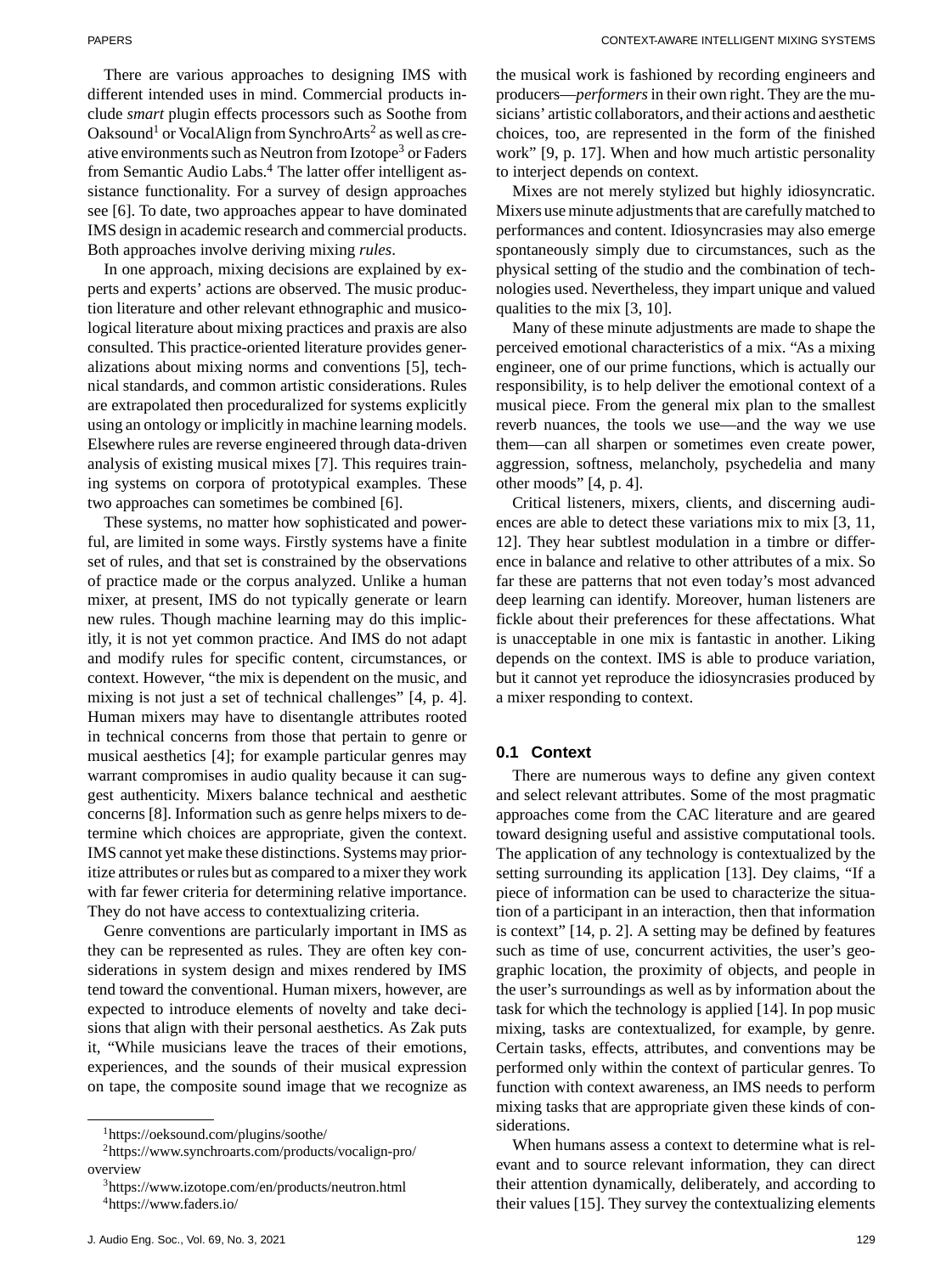within the frame of their attention at any given moment. For technology like IMS to provide context-aware assistance, system functionality needs mixing rules and also abilities to make multi-criteria decisions about options from among those that are available, likely to be effective, and desirable, based on the musical content.

# **1 A CASE FOR CONTEXT**

The working context for each mixing project affords certain degrees of freedom for action; it imposes constraints. Magnusson separates subjectively imposed and objective constraints. "Objective constraints represent the physical limitations of the environment or physical material and the designed constraints" that result from technology or system configurations and functionality [16, p. 54]. The physical environment of the studio, including the acoustic space, equipment, furnishings, and anything that can physically impact the mixing of sounds, is potentially pertinent to the mixer's working context because it influences mixing actions. Subjective self-imposed constraints are not directly accessible for observation, and therefore it is hard to represent them as system rules, to model them, and to incorporate them into a system's context awareness. Nevertheless, as they are part of a mixer's working context, a context-aware IMS can be aware that subjective impressions are a factor in mixing.

Some objective constraints are similarly difficult to generalize for a system because they emerge under specific physical conditions such as a studio location. In the ecological sense, the mixer's physical environment mediates all perceptual information within. The environment surrounds the mixer, and in addition to biology, physical position and activity within the environment determines what the mixer perceives. This combination of factors is referred to as a *vantage*. Vantage is the sum total of a perceiver's position relative to objects that might influence perceptions, perceptual acuity, and what information holds relevance for the perceiver [17]. All collaborators in a production space work not only within but also with what the environment makes perceptible [18]; for example, by adapting to it for musical listening [19].

The environment *situates* [20] the mixing work. Mixing is situated in a social and socio-technical environment as much as a physical one. A mixer's actions are potentially influenced by, for example, a client's presence at the mixing session. Clients bring their expectations and priorities, knowledge of musical genres, technical standards, conventions, practices, biases, and preferences. This perspective can encroach on the mixer's actions and decisions.

In a socio-technical activity like mixing "interaction between people and machines necessarily implies mutual intelligibility, or shared understanding" [20, p. 7] of the work and the use of technology in that work. For example, in pop music, it is understood that quantization is usually applied to rhythmically align musical parts. It might be employed for other purposes, but actions are purposeful and intelligible only within the circumstances in which they occur [20]. When people work together anywhere to produce anything

"the coherence of situated action is tied in essential ways not to a priori prescriptions, but to the action's particular circumstances" [20, p. 21], or context. Technology plays a crucial role in a music production working context and the role of intelligent machines is growing [21]. And intelligent tools remain largely indifferent to the user's circumstances.

# **1.1 Experience, Appropriateness, and Appreciating the Context**

Mixers are not all equally sensitive to the social, technical, and physical conditions of their environment, nor even aware that each mixing context presents unique possibilities and constraints. Knowledge of mixing praxis, common practices, and mixing experience teach a mixer to direct attention toward significant attributes and issues and to interrogate technological and sonic affordances. Experience informs a mixer's ability to foresee the utility and appropriateness of a particular tool for a particular application in a particular context.

Experienced mixers know which problems are likely to be encountered and have abilities to identify reliable solutions to such challenges. They are able to detect which problems are most relevant given a particular mix and then discriminate carefully among options given those conditions. The deeper the mixers' general understanding of the mixing space and problem space, technology, acoustics, musical considerations, and mixing aesthetics, the more subtle the realm of possibilities appears to be in the context of a particular mix because they have experienced a greater number of variants and solutions. Also, the more experienced mixer can envision more plausible approaches for meeting expectations. They perceive flexibility in available ways to work with and around conventional practices and attributes since experience gives them the confidence to measure decisions against the context for appropriateness.

For example, a mixer with a thorough appreciation of a particular effects processor and its conventional application can make informed decisions about adjusting its parameters in atypical ways. They might even misappropriate the tool to achieve a novel effect, if the context makes that choice appropriate. By contrast, less experienced mixers may know in broad terms what they want to do with the processor, but they are less certain about how exactly to realize it in a mix or the appropriate margins for variation [22]. Since they are still learning the rules and procedures, they are more likely to adhere to strict interpretations of conventional axioms and practices rather than adapt them given what a particular context makes possible.

Experience is not the only means through which mixers can build knowledge of mixing technologies and traditional paradigms for their use. This knowledge is also accrued by reading manuals or about mixing practices and by watching video tutorials produced by professionals and/or hobbyists. Learning resources are abundant, and as a result, inexperienced, amateur engineers are increasingly enabled in their attempts to mix somewhat like experienced engineers.

Hoare et al. [23] observes that between the amateur and professional mixer is a growing base of professional ama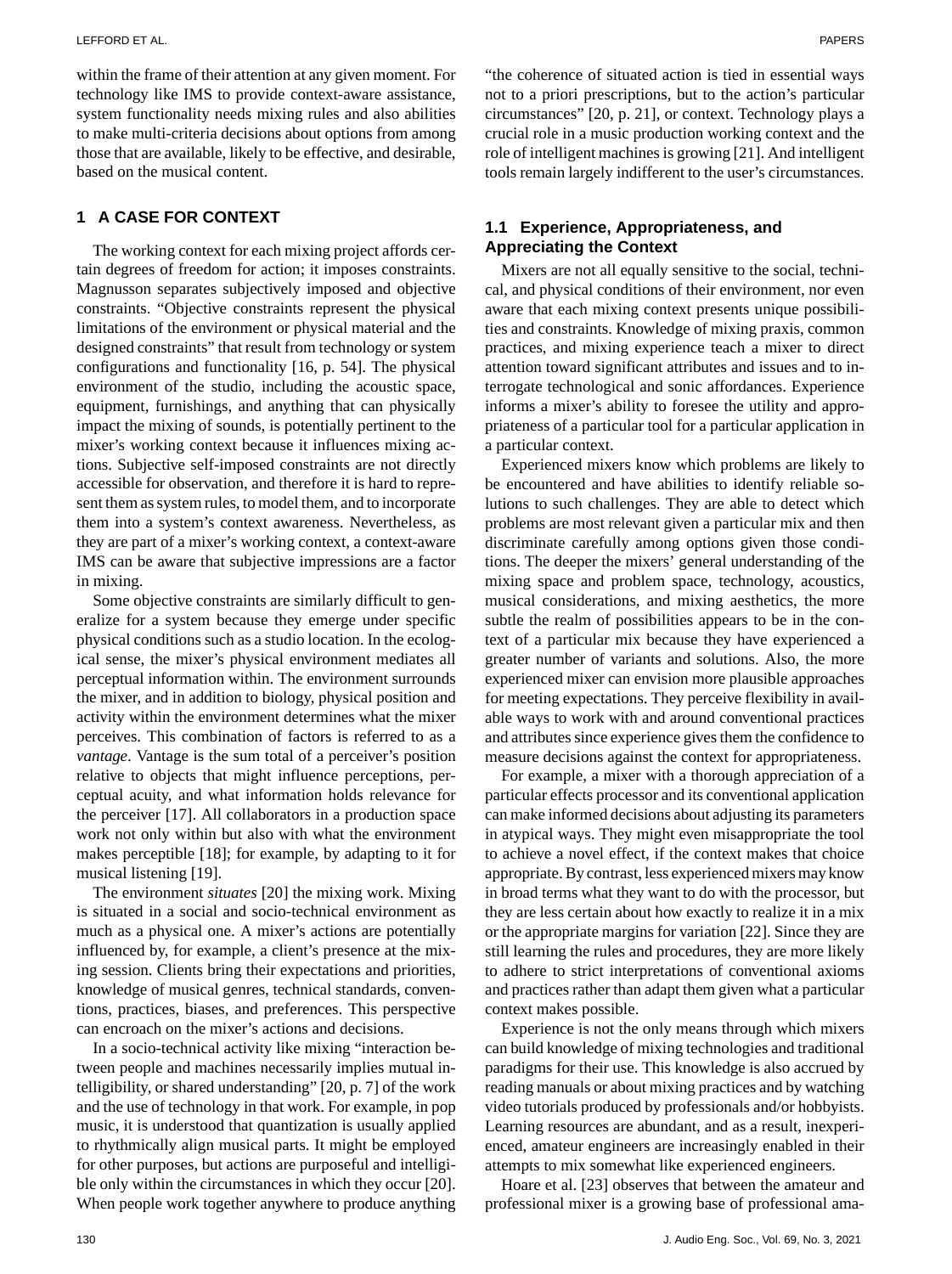teur mixers (pro-ams) [24]. The Fusing Audio and Semantic Technology for Intelligent Music Production and Consumption (FAST-IMPACT Project) also acknowledges the growing significance of pro-ams in the production to consumption chain. FAST-IMPACT also draws attention to the developing relationship between pro-ams and intelligent mixing technologies [25]. It seems that many pro-ams are looking to attain professional-sounding results without much concern for how this goal is achieved [22]. As compared to the experienced engineer, pro-ams are usually less sensitive to influences within their circumstances that could impact the intelligibility of certain actions. They know less about adapting rules and margins for variation. In these matters, context-aware IMS could provide them with assistance.

Ronan et al. show that professionals and amateurs react differently to different mixes of the same musical content [26]. In particular, they make different associations between mix attributes and emotional cues. Professionals, who are highly critical listeners, demonstrated higher levels of valence and arousal in response to music production quality than their amateur, non-critical counterparts [27]. As Izhaki asserted, emotional impact is a vital consideration in the context of music mixing [4]. Taking decisions with the intention of influencing listeners' valence and arousal levels requires context sensitivity [27].

The pro-am in mixing may differ from pro-ams in other creative fields. Leadbeater and Miller, who observed the working practices of pro-ams in fields other than music production, suggest the pro-am's work "involves the deployment of publicly accredited knowledge and skills, often built up over a long career" [28, p. 20]. It appears to be otherwise in music production. Hoare et al. [23] and McGrath et al. [22] followed mixer pro-ams through different studio setups and found that amateurs, pro-ams, and professionals have different technical needs. It appears that pro-ams are able to function seemingly at a professional level in the absence of experience and deep knowledge of mixing practices because they have access to and the abilities to wield sophisticated and increasingly intelligent tools. The more intelligent the tool, the more professional sounding the pro-am's product. The more context aware the IMS, the more a pro-am's mixing would appear to be a response to specific material and circumstances. But these reactions are difficult to replicate with IMS. Judgments about appropriateness and context are largely tacit knowledge and difficult to represent as rules for an IMS. Mixing, in practice, combines tacit mixing knowledge, broad knowledge of aesthetics, and expressive communication and rules.

# **2 CONVENTIONS, TRADITIONS, AND SEMANTICS**

Mixing also requires knowledge of genre conventions, technical standards, and best practices. Some constants do hold mix to mix, context to context. In such cases, rulebased features and recommendations made by an IMS are very useful and appropriate. Technologies that have been designed around conventions or common rules can have great utility for both experienced and inexperienced mixers.

Mixers of all levels attempt to some extent to recreate sounds from other mixes. Experienced and less experienced mixers both have awareness of mixing codes and canon. For example, in popular music, ranges of parameter settings on processors are associated with particular genres. Some processing techniques are so prevalent that they are considered traditional paradigms for technology use. For example, the excessive pitch correction employed in contemporary R&B and hip-hop is a kind of *musical code* applied by the mixer to communicate something specific about the genre and artist [29]. It is important to distinguish here between kinds and instances. Experienced mixers create sounds that belong to categories and that are also context appropriate. The quality of being emblematic does not guarantee appropriateness.

Similarly there are standards that regulate the technical composition of a mix regardless of context and enable professionals to deliver work that is technically appropriate for mastering, distribution, and broadcast. Professional audio technologies offer minimal and maximal levels of bit depth and sampling rates because these ranges correspond to levels of audio quality that have been formally standardized. There are many standards that mixers are required to meet, for example to publish a track on any online platform. The product needs to match certain standardized levels of audio quality. Each online distributor defines their own standards, and as such different platforms require different standards, and this is acknowledged in stated requirements (for example, by Apple<sup>5</sup>). These are implicit norms in the context of professional music production. By offering functions that enable conformity, technology designs acknowledge that standards and conventions are inherently part of the mixing context.

Technologies for all kinds of artistic production are routinely and intentionally designed to normalize to conventions [30]. IMS should not be viewed differently in these regards. Some conventions or norms are so fundamental that they are taken for granted, such as tonal harmony in western music, which is the norm in western pop music. Western tonal harmony has implications for tuning and intonation and thus for any pitch-related signal processing. There are also western conventions regarding rhythmic organization [31]. The implicit expectation that mixers working in a pop production context will adhere to these norms is evident in the functionality of every digital audio workstation (DAW), every pitch correction effect, every drum machine, quantizer, etc.

Assistance in matching conventions is in many respects desirable, but simultaneously it can interfere with a user's abilities to innovate [32]. Also, it limits a technology's applicability across different cultures, musical traditions, and contexts that fall outside the norm [33]. A system design assumes a particular kind of context, whether the user is aware of these assumptions or not. Both experienced and less experienced mix engineers have reasons to recreate some conventions, norms, and standards. This is expected and along these lines, their thinking aligns well with rulebased IMS.

[<sup>5</sup>https://www.apple.com/itunes/mastered-for-itunes/](https://www.apple.com/itunes/mastered-for-itunes/)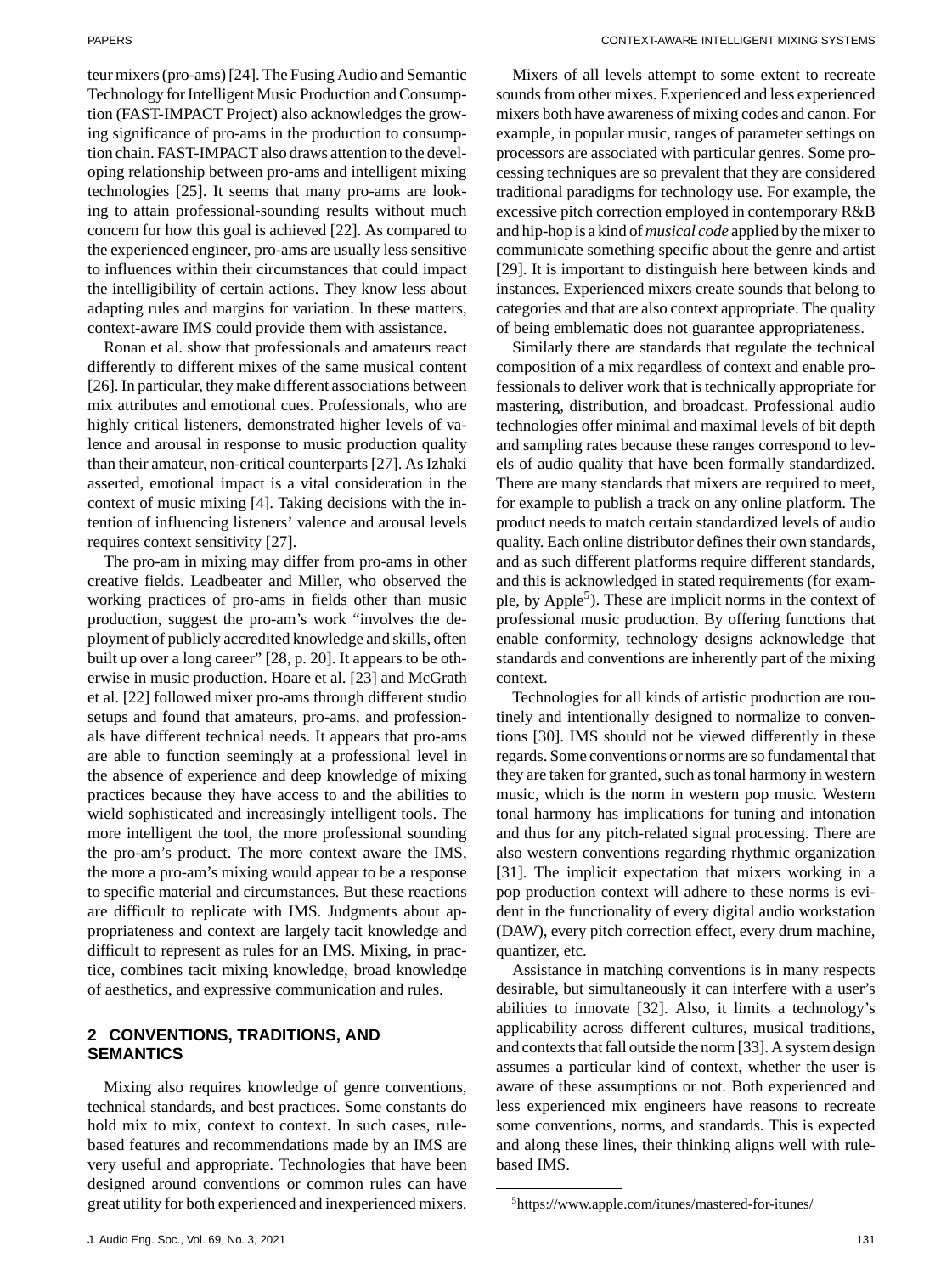All these common practices, genre-related conventions, and traditional paradigms for effects use together give rise to mixing semantics and ontologies. These core concepts and their associated descriptors are an implicit part of the mixer's working context, just as linguistic semantics and ontological positioning are implicit in the context of language usage. Every conversation is structured by grammatical rules that govern what constitutes a well-formulated sentence. Analogously, there are implicit rules that structure mixes, and these rules may help to make IMS more context aware.

SA research studies the mixing semantics of practitioners and formalizes mixing lexicons and ontologies of mixing techniques, types of sounds and timbres, balances, etc. [34–36]. As a result of this research, many descriptors for common types of sounds, effects, signal processing, and processors have been codified [5, 37, 38]. Tool designers are increasingly trying to leverage these findings to make informed choices about how to label parameters or presets on mixing technologies. Since these semantics are part of the context in which a mixer works, embedding them in the technologies themselves makes it even easier for users to comply with expected norms and standards.

This has obvious utility unless it inadvertently discourages or prevents mixers from exercising a degree of creative freedom or breaking with convention to innovate as appropriate. At times, to create novel and also aesthetically interesting mixes, mixers break with traditional paradigms and even misappropriate technology to create effects that appear novel and particularly expressive given the musical context. An example might be applying a plugin that simulates a guitar amplifier, such as Guitar Amp Designer in Logic Pro X, to a voice or drum. This could be considered subversive or breaking with a norm, and such decisions are not captured by any standard ontology.

Professional mixers deliver on three fronts. They match norms, such as genre conventions and technical standards. They defy some expectations by working around norms in creative, innovative, or unexpected ways. Finally, mixers exude an expressive, personal aesthetic style. The mixer's ability to find confluence among these three deliverables is context dependent. The context determines which norms are to be met and which are appropriate to work around, whether novelty appears novel or not, and the significance and coherence of aesthetic choices. Technology, especially semantic or intelligent technology, can potentially assist the mixer in delivering in all three areas because a mixer's available technology draws attention to information that is presumably relevant to the mixing context.

### **3 TECHNOLOGY AND DECISION MAKING**

System functionality and the way information is exposed to the user influences users' decisions and is therefore important in defining a context. Decision makers respond to how decisions are "framed" [39], and interface designs frame choices by activating perceptual and cognitive information processing [40]. Users act on information that is clear to them. The presentation of information about parameter settings and processing options can make some choices more clear than others.

Decision makers are generally more willing to take risky choices but not ambiguous ones [41]. In mixing technology, semantics may help to clarify the relevance of certain choices in a certain context, but mixers appreciate descriptors differently. Appreciation, level of experience, and context awareness are interconnected. Take as an example two equalization effects, one that uses as a parameter label the semantic description *warmth* and another that uses frequencies and ranges displayed as numbers. An engineer who knows how to scan regions for frequencies that are appropriate is more likely to find the numbers to be clear. While scanning, that mixer may even take opportunities to explore unconventional, aesthetically motivated options. A warmth label, in this situation, may appear ambiguous. It may not seem to offer the user the desired amount of precision and control. To a less experienced engineer or pro-am the warmth label is likely to be more clear than numbers. A pro-am is less certain about how exactly to set an EQ to boost warmth, and a potential problem here is that the setting may give the instrument a conventionally or objectively warmer sound without producing a timbre that is well suited to the particular mix or context.

Without the experience, knowledge, and appreciation of context appropriateness, mixers are understandably more likely to rely on technical functionality, like IMS, that promises to deliver sounds that fit within a generic category, whether or not they are intelligible in their exact mixing situation. Presets are another type of functionality that promises to deliver sounds that fit within generic categories and without awareness. IMS can take some cues from how presets are used in practice.

#### **3.1 Presets and Bounded Exploration**

Presets are ubiquitous in audio technology. When they came into prominence in the late 1970s in synthesizers, the manufacturers of these instruments were assuming that many users would be unlikely to program their own sounds [42]. Théberge argues that the Yamaha DX-7's oversimplistic interface design actively discouraged the creation of new sounds. This conclusion was based on the observations of repair engineers who noticed that when keyboards were returned to the factory for service the presets had not been edited or modified in any way [42]. In other words, they were never adapted to a specific context.

The primary purpose of a preset in music production software is to provide the user with the means to easily navigate the control parameter space. Technology designers may include presets to mitigate issues arising from a large number of varied controls exposed to the user or complex inter-dependencies among controls. They may also serve as aids to new users, allowing them to experience the full extent and capabilities of an individual effect. Presets are designed by the technology manufacturer to have utility in many user contexts. That potential might exist because they are conventional parameter settings or otherwise typical of a commonly used effect. Some mixers develop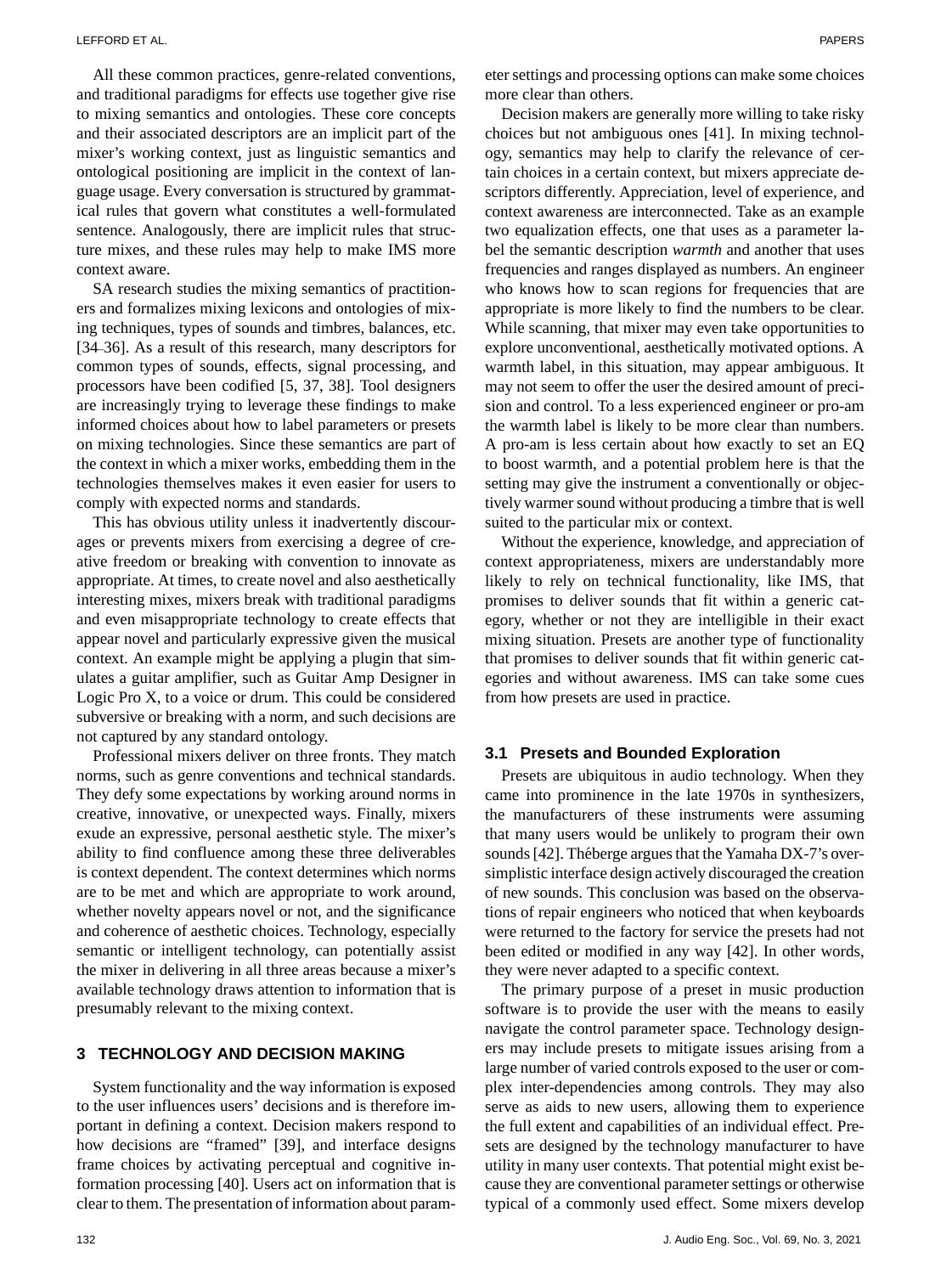their abilities to *interrogate* presets for their usefulness. They are then able to find sounds they like with few parameter adjustments. Other engineers take a preset to be merely a suggestion for how it might manipulate the character of an instrument. It is a tool for ideation rather than a solution.

Paterson observes that different levels of experience correlate to different behaviors around the use of presets. The amateur is "likely to wish to use named presets as a starting point in their productions, possibly not even adjusting them to any great effect," meaning that exploration of the potential or experimentation "is potentially negated" [43]. A key difference between an amateur and an experienced mixer is that an experienced engineer knows that a generic preset, for instance, for compressing a bass is not appropriate for all basses or contexts. Using presets as a suggestion is a way to find potential in the context of a particular mix. The experienced mixer knows how to interrogate the options available in pursuit of appropriate options and how to adjust parameters on a preset to make it appropriate.

Paterson observes that the use of presets has "long been scorned by professional producers" [43], who possess the wherewithal to render the sounds they intend and imagine without assistance. Furthermore, because of their comparatively broader experience, professionals can imagine applying preset effects in numerous and varied situations and therefore may even be inspired to appropriate that preset for non-traditional application [44].

Experienced mixers are empowered to misappropriate because they know how to evaluate appropriateness in a specific context and generally perceive more degrees of freedom and options. They have deeper appreciation of constraints. "Constraints map out a territory of structural possibilities which can then be explored" [45, p. 95]. Context steers the experienced mixer's workflow; it narrows the plausible choices. Within those limits, a constraint may be "transformed to give another one" [45, p. 95]. When experienced mixers hit the boundaries, they turn to exploring their problem space in divergent and sometimes creative ways. Their experience has taught them how to find potential and constraint workarounds, and in this way limitations inspire exploration [44]. Explorations are more likely to be fruitful when the context can be used to clearly identify the limits of appropriateness. Otherwise, too many options are available to the mixer, without any clear strategies for evaluating them.

It is ironic that the preset feature originally emerged to serve the needs of amateurs [42] who do not have highly developed skills and the experience to make context-specific distinctions. In some respects, by conforming to rules, IMS is following suit. Since the amateur may not make the most informed decisions about the appropriateness of presets, an intelligent system could actively help by reducing the user's choices to a set of options that are likely to be appropriate given the context, the other presets in use, and other information about the mix (e.g., spectral balance, dynamics, etc.). For mixers who are highly aware of the importance of the context, context-appropriate presets foster creative exploration of the mixing problem space. They are a tool for rapidly simulating subtly varied appropriate possibilities.

#### **4 CONTEXT AND STYLE**

Appropriate choices are often those that have appeared previously in mixes created within similar contexts. To achieve these ends, mixers' workflow decisions are at least partially guided by established methods developed by others and by paradigms established over their own practices. Utilizing these methods requires at the very least familiarity with common as well as contemporary tools, and knowledge of their conventional applications inform best practices [46]. However, in many contexts, traditional methods are also important and may be growing in importance. Some mixers use terms such as *retro* or *vintage*, and distinctive *nostalgic* sounds are very desirable in many genres [47]. Therefore, in many contexts, both contemporary and traditional paradigms of tool use may be appropriate choices. Mixers not only need to have the skills to create retro attributes, they also need to determine when *nostalgia* is appropriate. These determinations may be informed by experience or an IMS.

#### **4.1 Nostalgia**

Nostalgia is an example of an attribute that is desirable in certain contexts, or nostalgia may be considered context in its own right. A mixing language has developed to describe the attributes of nostalgia. It is typically associated with semantic descriptors such as warmth. These labels or parameters can be found in audio effects. Similarly there are parameters in effects that can be mapped to emotions that are also suggestive of retro, vintage, or nostalgia [47]. Nostalgia narrows a mixer's set of appropriate choices. Thus IMS that can render retro-sounding attributes, recreate traditional paradigms of application, and be aware of contemporary mixing contexts could be a powerful tool particularly for mixers with less knowledge of traditional methods.

Awareness in the nostalgic idiom requires an appreciation of the deficiencies of vintage studio equipment. Limitations like the sounds associated with tape, tubes, and transformers are not considered technical flaws but part of their aura and inherent appeal [48, 49]. Outside the context of nostalgia, similar characteristics are avoided. Nostalgia-capable IMS would need to discriminate among desirable vintage and undesirable distortions. Moreover, a nostalgia-capable IMS may have to adapt to a range of nostalgic possibilities, spanning from a recreated vintage mix to a contemporary mix with retro elements. Also, as nostalgic sounds are frequently desirable, processors are sometimes chosen not for their traditional paradigm of use but to produce these artifacts. A compressor, for example, might be chosen for the harmonic distortion properties exhibited by the hardware unit or plugin rather than its ability to control dynamic range [50].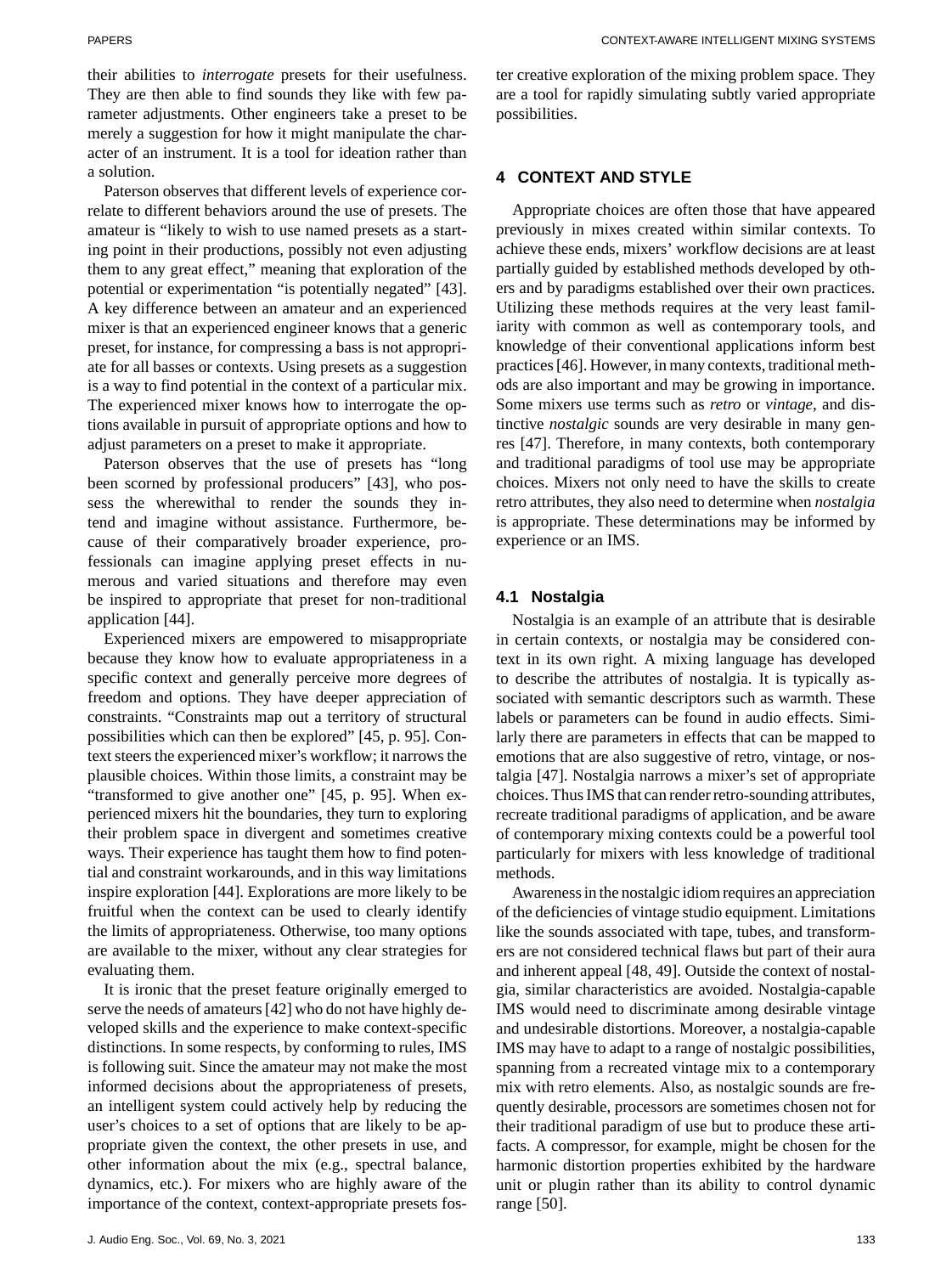Pestana [5] highlights that there is more than one way to achieve a desired mix result. Both compression and distortion, for example, are able to alter the shape and envelope of a sound and thereby change its perceptual attributes [51]. Either might be utilized effectively depending on the context of desired qualities, of the signal(s) being processed, the other sounds in the mix, the affordances of the particular processors available to create the desired effect, etc. To provide useful and context-aware assistance, a nostalgiacapable IMS may need to suggest to the user very different modes of applications. Where there are numerous ways to achieve seemingly appropriate effects, an IMS will need to differentiate between the appropriateness of multiple types of audio processing to select the one most suited to the context of the program material.

Professionals, pro-ams, and amateurs do not approach imitating retro and vintage sounds in the same way and require different kinds of assistance. The experienced mixer listens very critically when appraising these qualities. The less experienced mixer may have only ever heard emulations of vintage sounds. Each is therefore likely to have different subjective impressions of the color, saturation, warmth, and brightness. So, particularly in contexts where the mixer tried to create vintage sound in the absence of the original analog devices, a nostalgia-capable IMS may need to assist the mixer in discriminating among choices by directing the user's attention toward particular attributes.

Mixers refer to a retro digital aesthetic or *digital warmth* [47]. Within many genres, retro and *Lo-Fi* aesthetics are embraced as a particular form of artistic expression [29]. Given that these terms are so widely used in varied genres and contexts, a pertinent question for designing nostalgiacapable IMS is 'What do terms such as retro, vintage, and nostalgia sound like?'

There appears to be some agreement about the semantic meaning and timbral attributes of warmth (associated with nostalgia), brightness, air, punch, and space. Pearce et al. identified a number of commonly used audio semantic terms and using statistical analyses created models of what they represent as plotted along a scale (e.g., not bright to very bright) [52]. However, there are many terms that still lack models or are concepts that require relative discernment. For example, in digital effects, the glitchy sound that could be achieved with early versions of Antares Autotune remains highly desirable [29]. That effect, though not an application intended by the system designers, is prevalent among artists such as Kanye West or T-Pain. Future IMS may be able to similarly exploit the limitations of mixing technologies to create effects that sound both surprising and appropriate if IMS become capable of determining what is appropriate given the context.

#### **4.2 Misappropriation**

Mixers tend to deliberately choose to work around traditional paradigms of use and avoid traditional sounds. They *misappropriate* tools to create new sounds and effects [29]. The context determines what sort of application is appropriate and also if an application appears non-traditional or novel. Misappropriation for the purposes of this discussion can be loosely defined as using a tool for an *unintended* purpose. When a mixer misappropriates, they are questioning the notion of appropriateness [50]. For example, an Opto style device, such as a Universal Audio LA2A, might be the more traditional choice for compressing a bass, but a VCA style dynamic range compressor such as a DBX 160 VU may suit the particular context better [53]. Another example is using a preset that had been intended for processing guitars on a drum loop instead. The creative impact of making such decisions can have far-reaching consequences and implications for the direction of the entire mix. In other words, it changes the context for further work on the mix.

'Creep,' a song by Radiohead, is a good example of working around traditional paradigms. The song contains a guitar part in the chorus that is likely to be considered by most mixers to be far too loud, as compared to conventional mixes of a similar style. It subverts the idea of what a balance should be like. Also, the guitar part heavily masks the lead vocals at points in the song, breaking another convention. However, given the musical material, genre, and artist, these choices are considered not just appropriate but highly affective. Similarly, in the appropriate contexts, the misappropriation of a preset can make a mix more interesting [54].

These kinds of misappropriations and creative and novel solutions may emerge, as Boden [45] explains, from how a problem space is explored. Human mixers do not explore their problem spaces randomly. Their explorations are bounded by knowledge of the context and what is potentially appropriate in it. A system capable of breaking mixing rules appropriately needs rules for breaking rules or to be trained on more than conventional mixes.

Yet even without this level of sophistication, a system that could merely determine what is conventionally appropriate or not in a given a context could still provide a lot of intelligent assistance to the user. It may function as a motivator, encouraging users to take interest in attributes or elements they may have overlooked. Consequently, the interactions between a computational system and human might be compared to that of two mixers or producers creatively bouncing ideas off each other. Additionally, IMS could have a role to play in cautioning against misappropriation where it is not likely to be perceived as appropriate. These kinds of intelligence are not trivial to implement. However, research in related fields hint at potential context-oriented solutions for IMS.

# **5 CONTEXT IN SEMANTIC AUDIO AND MUSIC INFORMATION RETRIEVAL**

Some areas of SA and MIR research have investigated the semantics of context and how to utilize information about the user's context or manage the lack of it. For some time, SA and MIR along with Semantic web research have been wrestling with the problem of managing the differences between what humans know, understand, and expect and what machines are capable of representing and figuring out autonomously. This issue is referred to as the *semantic*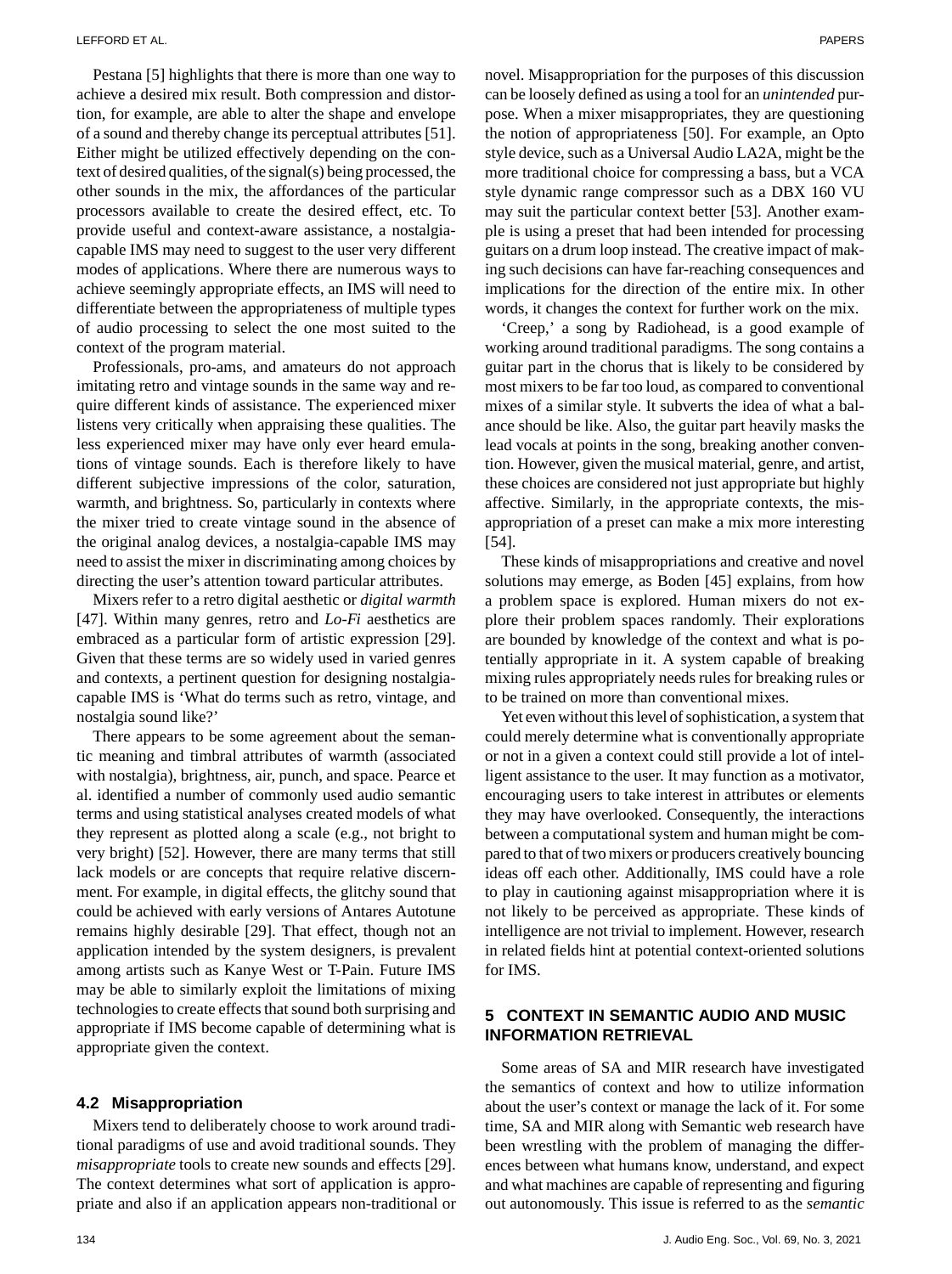*gap*. As of yet, there is no consensus around an exact definition of the semantic gap. However, Hein's definition, "the difference in meaning between constructs formed within different representation systems" [55], is highly relevant to this discussion. In the domain of Music Informatics, Schedl, Gómez, and Urbano have attempted to quantify the gap and refer to it as a "mismatch between machine-extractable music features and semantic descriptors that are meaningful to human music perception" [56, p. 6].

One key issue for those working on this problem is how to represent human knowledge in a machine interpretable way. There is a lack of understanding around knowledge and mental processing and this impedes the formulation of robust representations. Gaps between human and machine understanding are widest when they involve very abstract concepts such as context. Although it is possible to describe the process of adapting to context in general terms, it is very difficult to generate consistent axioms and rules that cover many or all eventualities.

Casey et al. suggest that many MIR studies lack "highlevel intuitive information about music embod[ying] the types of knowledge that a sophisticated listener would have about a piece of music," such as abilities to appraise musical surface, timbre, or emotion. These features, they contend, are derivable from extractable features with appropriate models of cognition, but these have not yet been sufficiently developed [57, p. 671]. Wiggins argues that the semantic gap is not even visible from the *auditory domain* of extractable or perceptible features; and complex musical knowledge, for example, about interpretation and the structure of musical phrases are not easily translated into machine readable axioms. The gap is further exacerbated, says Wiggins, by musical experience, memory, culture, linguistics, and word-grounding, all of which may be associated with context and all of which are inseparable from musical inference, musical exchange, and communication and the making of meaning in music [58].

The modeling of mixing intelligence in IMS is not yet confronting the semantic gap. Ontologies have been engineered for SA and MIR technologies that could be co-opted for building up the context awareness of IMS. For example, Raimond et al. propose *the Music Ontology*, "a formal framework for dealing with music-related information on the Semantic Web. It includes editorial, cultural and acoustic information" [59, p. 1]. It assumes a workflow that spans the production of a musical recording to the recording's release and incorporates concepts pertaining to "music production, music consumption, music recommendation, etc." [59, p. 1]. It builds on a generic knowledge representation and knowledge sharing technology, the W3C's Web Ontology Language  $(OWL)$ , which is a logic-based formal semantic language for representing *things* or entities in any domain, and the relationships between the designated entities. Logic is used as grounding for OWL to support automated verification and inference from instance data expressed using the language and entailment rules associated with its constructs.

The Music Ontology also inherits concepts from relevant domain ontologies such as the Timeline<sup>7</sup> and Event<sup>8</sup> ontologies, which provide concepts that are not music specific but highly important in the description of music [60]. The concept of a *Timeline* is a "coherent backbone for addressing temporal information." Other temporal concepts include *Intervals* and *Instances*, which may be used to describe *Events* and chain them in a workflow or provenance description. Music production concepts include, for example, *Work*, *Person*, *Group*, *Record*, *Track*, *Stream*, *Performance*, *Mixing* (limited to DJ mixing), and *Sampling*. These concepts may have a place in a mixing ontology. They may help to establish the context, but they are many steps removed from the knowledge necessary to take a mixing decision.

Fazekas and Sandler propose a music production ontology that captures more studio-based concepts [34] in the context of a proposed intelligent DAW and associated Multitrack ontology.<sup>9</sup> It too inherits well-established non-(music) domain specific concepts and standardized ontologies and uses OWL. It captures information about multitracking and distinguishes between *Clips* and *Tracks* and even *Multitrack sessions* as well as track types in a DAW, *Mediatrack*, *Videotrack*, *Audiotrack*, and so on. The granularity extends to *Automationtrack*, *Automationevent*, and *Automationparameter* and details like *Microphone* and the *Location* of that microphone. This is more directly relevant to the mixer's domain but still barely covers what is *meaningful* to a mixer in an actual mixing scenario. The aforementioned ontologies have been incorporated into a broader framework that aims to provide an application and situation independent conceptualization of the entire recording studio domain [38, 61].

The Studio Ontology (SO) Framework<sup>10</sup> extends the Music Ontology, adding details about the music production workflow. It covers events and actions that fall between capturing an audio signal and releasing a track or album. The core of the SO is a parallel event and signal flow model. This model can be used to describe, for instance, the precise placement of a microphone, the mixing of the produced signal with other signals in the environment, or a sequence of audio signal transformations such as the application of filters, audio effects, and elements of final mastering. The signal flow is associated with the event flow, which helps to capture the precise signal routing in a studio setup. Each event in the model may be associated with agents. For example, it can describe who was responsible for a decision such as the choice and settings of a compressor, or it can describe individual mixing decisions like moving a fader.

Besides the core model, the SO includes a number of foundational elements, consisting of small domain ontologies in support of its model. The Device Ontology and Connectivity Ontology, for example, define entities for describing low-level detail such as (studio) device terminals,

[7http://purl.org/NET/c4dm/timeline.owl](http://purl.org/NET/c4dm/timeline.owl)

[<sup>6</sup>https://www.w3.org/TR/owl2-overview/](https://www.w3.org/TR/owl2-overview/)

[<sup>8</sup>http://purl.org/NET/c4dm/event.owl](http://purl.org/NET/c4dm/event.owl)

[<sup>9</sup>https://sourceforge.net/p/motools/code/HEAD/tree/studio/](https://sourceforge.net/p/motools/code/HEAD/tree/studio/multitrack.owl) [multitrack.owl](https://sourceforge.net/p/motools/code/HEAD/tree/studio/multitrack.owl)

<sup>1</sup>[0http://isophonics.net/content/studio-ontology](http://isophonics.net/content/studio-ontology)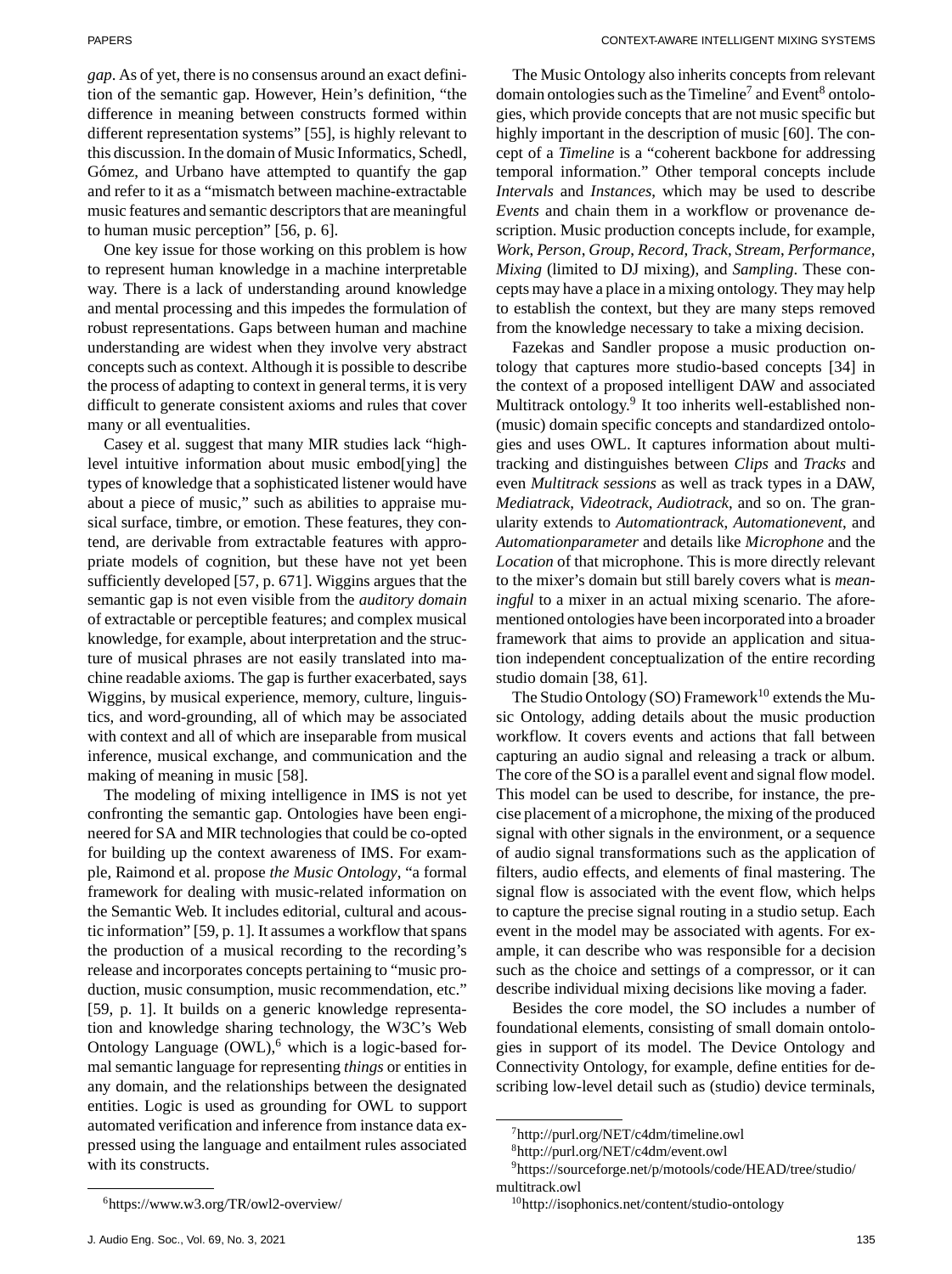protocols, and audio connector types. High-level extensions include domain ontologies for microphones, mixing, basic audio effects, and audio editing. The framework also provides hooks for domain-specific extensions such as detailed models of audio effects described in the Audio Effects Ontology [62] using a conceptual layering system originally proposed for intellectual works [63].

The aim of the SO Framework and associated ontologies is to capture the technical workflow rather than the intent of the mixer. Therefore it falls short of providing sufficient means for mapping mixing decisions to goals, intent, context, and all other human considerations involved in mixing decisions. There have been some IMS approaches that use these ontologies, defined rules, and constraint optimization methods for musical mixing [36]. These ontologies have also been used to represent music production data captured from a DAW in order to learn associations between semantic labels, mixing decisions, and acoustic features [35].

#### **5.1 Semantics in Intelligent Mixing Tools**

Some IMS use semantic descriptions to connect user input and expectations with machine functionality. Semantic descriptors are used to label parameters in audio effects, implying that adjustments help the engineer to achieve these sounds (e.g., making a sound boomy or thin). The *Semantic Audio Feature Extraction* (SAFE) project [64] investigated the relationships between semantic descriptors and the resulting processed signal, specifically in terms of objectively measurable acoustic features. As part of this research, the SAFE project released four VST plugins: a parametric equalizer, dynamic range compressor, distortion, and reverb effect. Each required the user to enter a sound descriptor associated with the applied processing as well as information about the context in which the transformation is taking place. This contextual information includes genre, location, and demographic data of the user.

SAFE identified a set of semantic descriptors that correlate with clusters of equalization or compression parameters. The research also showed that compression and equalization share a similar vocabulary, but reverb and distortion have a dissimilar description schema [65]. It was informally observed that the requirement to provide contextualizing information increases the variability of semantic descriptors, suggesting that different contexts evoke different associations. For instance, an R&B producer in New York and Grime producer in London may use different terms to describe the same transformation. Hence, it can be inferred that descriptions depend on the genre and locality of the production [66].

Semantic descriptors for emotional content are also being utilized in intelligent mixing tools. Ronan et al. have shown mixing decisions are guided by emotions perceived to be expressed by the musical content or that are induced by listening to it [27]. There are various models of music and emotion that provide a basis for connecting emotion perception to decision making. Appraisal theories such as the component process appraisal model proposes five functional components of emotion: cognitive, peripheral efference, motivational, motor expression, and subjective feeling [67]. A number of studies discussed in [68] show the relevance of this model to the perception of sound more generally.

Emotion as well as other contextualizing information such as genre, style, and semantic descriptors have also been shown to assist professional and amateur users of music libraries, who expect this information to map to particular acoustic features [69]. An IMS with the necessary capabilities to detect emotional content and emotional context could factor both into numerous mixing decisions, such as those that impact timbre or balance. It could also assist less experienced engineers who may be less sensitive to emotional cues by directing their attention to pertinent considerations. Few systems are capable of inferring context from an audio signal to assist mixing decisions, e.g., the configuration of audio effects [70]. These approaches however only represent baby steps toward context-aware IMS.

# **6 CONTEXT AWARENESS IN CAC**

The field of CAC offers additional insight for IMS. CAC seeks solutions that make computational assistance and services "adaptable, responsive, personalized, dynamic, and anticipatory" [71, p. 5]. In broad terms, context-aware applications are those that are able to use information about context. They ordinarily fall into three categories: "the presentation of information and services to the user" that are relevant to the user's context, "automatic execution of a service" and "contextual augmentation" or "tagging of contextual information" to enhance interactions [72, p. 59].

As with IMS design, intelligent systems engineering of any sort requires a positivistic approach that treats context as "a form of information... delineable... stable... context and activity are separable" [13, p. 25]. Given this definition, it is not immediately obvious how CAC and IMS can be compatible with the exploratory, artistic, and noveltyseeking modes of mixing described above. In mixing it is often hard to predict the extent to which a given aspect of the context will be relevant to actions and decisions. As with CAC, in IMS, it appears that "the kind of thing that can be modelled... is not the kind of thing that context is" [13, pp. 26–27].

There are *operational* solutions to address the challenges of acquiring contextual data [72, p. 59], for example querying users directly about the contexts in which they work, as in the SAFE project. However, experience from CAC suggests that this does not work well for very abstract concepts and axioms. This is particularly true when a given context may only be relevant some of the time and consequently only partially or occasionally useful. Dey and Abowd argue that deriving contextual information from user input is problematic because the notion of a user input suggests one user and one application, but context implies varied extra-application contingencies, many of which are other technologies.

A mixer taking a decision about a parameter setting on a single reverb does so in the context of many sonic elements. Although users interact with individual applications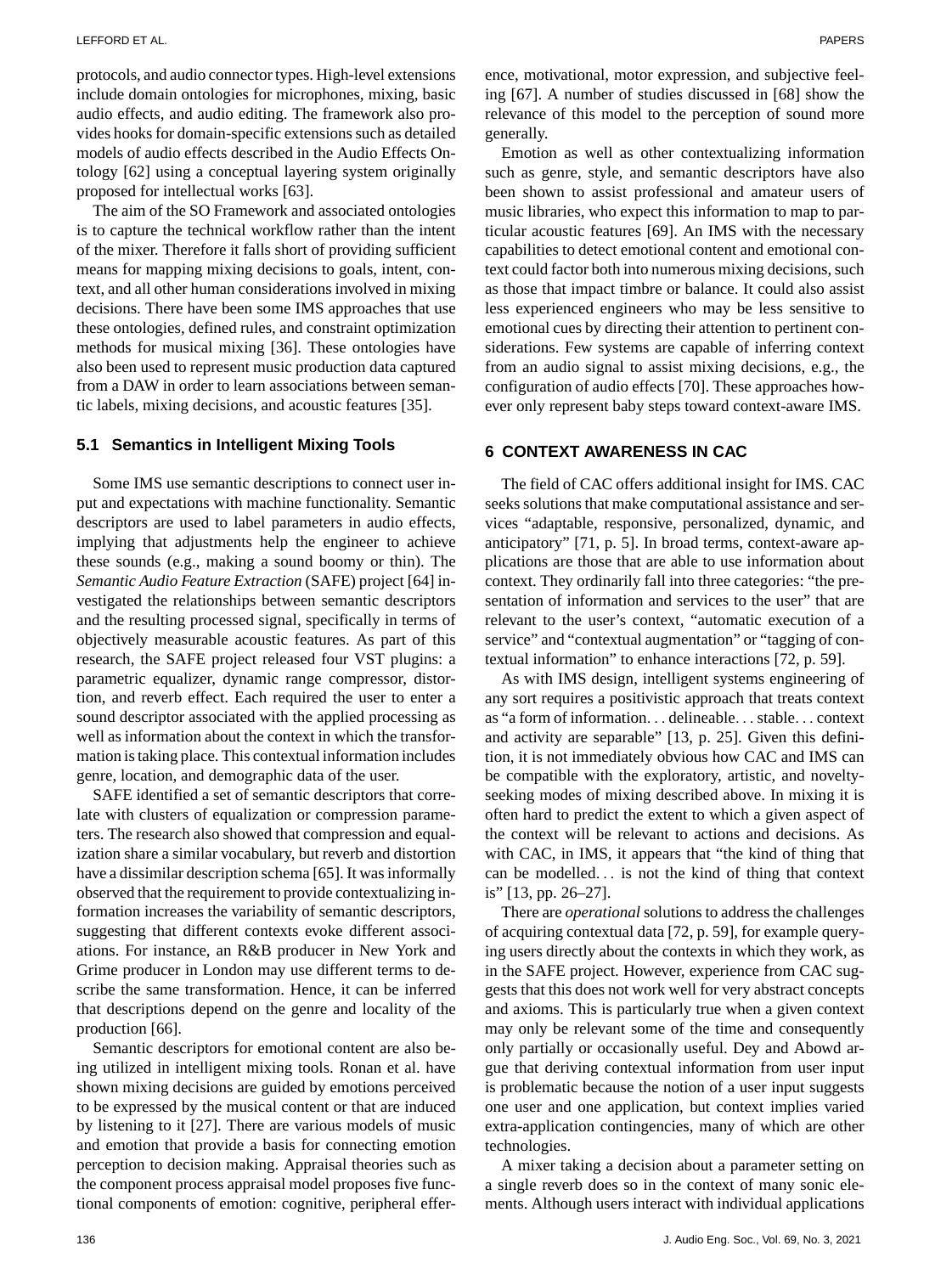and take decisions about those interactions, those interactions occur within a context that typically includes multiple applications [73]. Mixers usually use one DAW, many plugins or processors, and a variety of other technologies, synthesizers, drum machines, triggering devices, work, or control surfaces, etc. Each technology is designed as an individual system. Each user interface is designed for that particular system. But these systems are often technically, musically, or conceptually interconnected. Peripheral technologies can impact a mixer's interactions with the DAW and plugins within the DAW. To contextualize interactions with any one of these applications, that application requires knowledge representations with additional layers of *abstraction* [73]. Context-aware IMS require awareness of inter-operations and other inter-relations among technical components.

The distributed nature of a production might also frame the context. Tasks or any form of user cognition may be distributed among clients and collaborators. Context-aware IMS may need to keep track of who contributes what and differences among contributors. The SAFE project [64] worked with and around some of these issues. Users were asked to describe effects and the system adjusted to those descriptions. SAFE queried users directly about location and other demographic data. Users also specified genre.

In SAFE the relevance of the user's location was not always clear. Mixers' semantics appeared to be influenced by their geography. Geography probably does have an impact on style [10]. In SAFE, users tended to set the demographic information only once, even when they worked on multiple mixes. In those cases, location information could not be reliably used as a criterion for mixing decisions. On the other hand, music production is a global business. It is not unusual for professional mixers to have clients from other countries and the target audience may be a global audience. IMS may be able to utilize information about the mixer, client, and audience in mixing decisions and might assist mixers by compensating for localizing factors when they are not desirable.

Finally, context awareness could arise from distributed processing [73] such as information gathered from the world wide web or a centralized server. For example, mixers frequently use reference recordings. These tracks could be accessed and analyzed by an IMS to refine and contextualize the assistance it provides. Also, systems may use crowd sourcing for decisions or tap into web-accessible knowledge repositories. As of yet, there do not appear to be many mixing technologies with these capabilities, but such functionality could contribute to the sophistication of IMS in the future.

To manage the complexity of context, Abowd and Dey suggest categorizing contexts and thereby reducing definitions to only the most relevant information given a particular task or scenario [74]. However, Dourish cautions that "contextuality... is not... made a priori. It is an emergent feature of the interaction, determined in the moment and in the doing" and by what has "general bearing" [13, pp. 29, 28] on a task. It may be possible to shift among categories if the IMS has the information and procedures necessary to make those shifts intelligently.

A mixer's perspective on context shifts from low (perceptual) and high (abstract) aspects, as they seek relationships that connect each detail with impressions of the mix as whole. There is much that might be *sensed* by a contextaware system [75] and from that abstractly defined features of the context could be inferred. In Gray and Salber's definition of "sensed context," "properties of real world phenomena" are extracted using sensor technology, but only those properties that are used by system functionality and make it "more effective or usable" are considered relevant to the sensed context [75, p. 318]. "Not only does high-level context depend on low-level sensed context but also different kinds of low-level parameters are interrelated" [71, p. 12].

Generating information about context this way is somewhat analogous to the MIR technique of extracting signal features and using them to infer musically relevant information. MIR utilizes features such as *temporal shape* as in attack time; *energy*-related descriptors, *global energy*, *noise energy*, etc.; *spectral shape* including the *centroid*, *spread*, short-time fourier transforms, etc.; *harmonic features*; and various *perceptual features* including *loudness*, *sharpness*, etc. [76]. With low-level features like these, it is possible to determine things like beat, and hence tempo. Then patterns detected across low-level features may be correlated and matched to complex concepts as they have been predefined.

All these approaches could go a long way in realizing the potential of context-aware IMS. Still, thorough definitions of mixing contexts may be forever out of reach. All "situated action emphasizes the improvisational aspects of human behavior and deemphasizes a priori plans that the person simply executes" [77, p. 52]. Context-aware systems will always be *imperfect* and must always contend with what is *unknown* (undetectable), *ambiguous*, *imprecise*, or *erroneous* [71, p. 9]. Chalmers suggests "allowing applications to choose what aspects they interpret" as a way "to cope with temporary loss of some aspects of context." They may make substitutions for "missing data" [78, p. 69]. Yet even a minimally context-aware system with the ability to detect that something is ambiguous, erroneous, non-normative, or conventional may provide utility to a mixer.

For example, if tracks have primarily been mixed consistently and following a traditional paradigm, an IMS could identify where and how outlier tracks fail to meet the conventions met by the rest of the mix. That information alone is enough to provoke context awareness in mixers and thereby inspire and enable them to better situate their work and creative choices within the context of their circumstances. Dourish notes, "*being ordinary* is something that people work at, by acting in ways that they understand to be the normal activities of the groups of which they are members, and making no issue out of them in the course of their interactions" [13, p. 31]. By even minimally assisting in situating the mixer's work, by constructively challenging the intelligibility of actions and choices, a context-aware IMS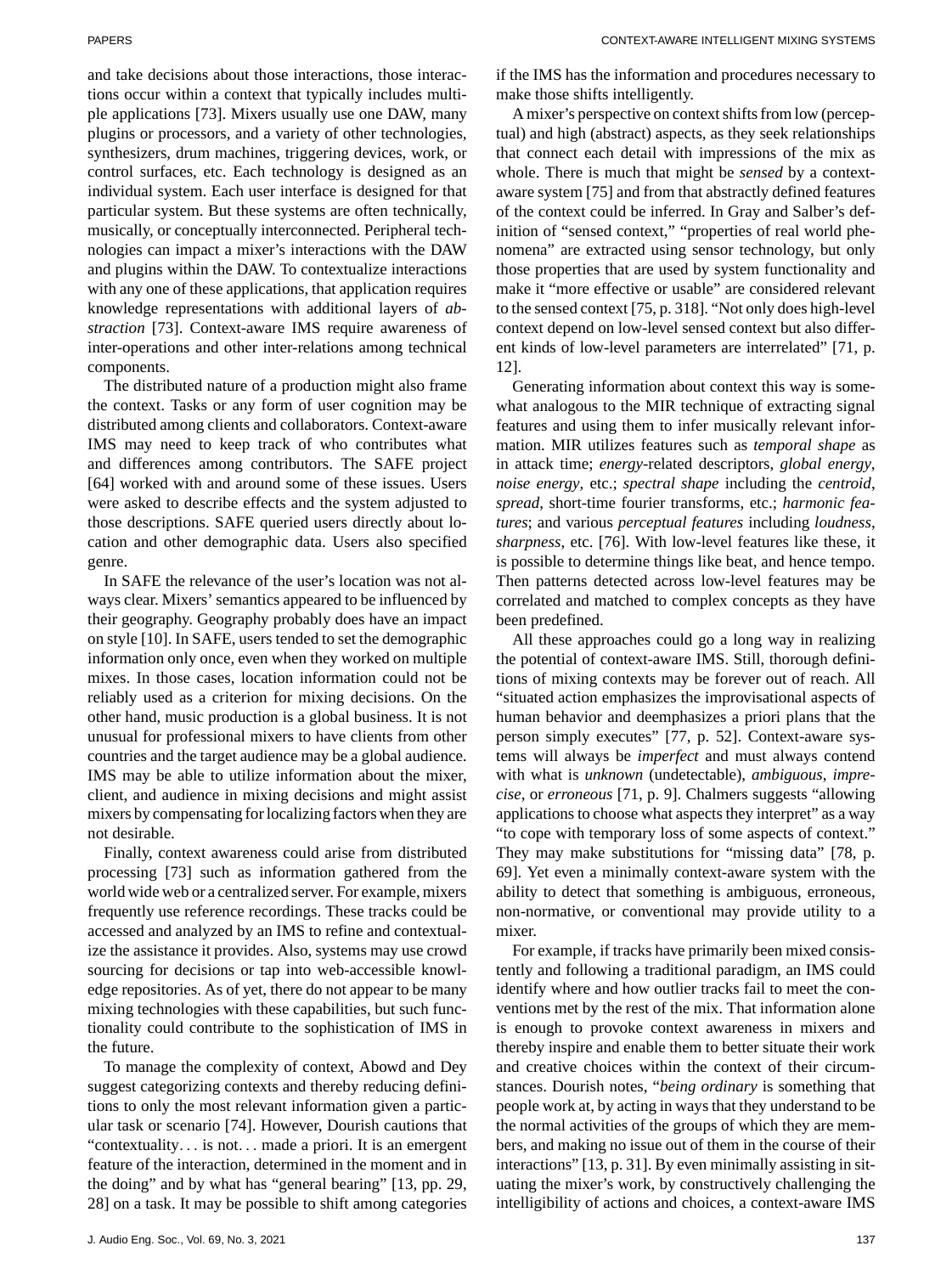could encourage epistemic reflection, creative exploration, novelty-seeking approaches, and more context-aware decisions.

# **7 NEXT STEPS AND CONCLUSION**

This article highlights the importance of context for music mixing and IMS. Deepening our understanding of the influences of context on mixing enables us to develop an IMS that is more flexible and better aids mixers in identifying relevant aspects of context given the situation of the mix. Both these features could facilitate greater creative freedom. To this end, much can be learned from research on mixing practices as well as from SA, MIR, and CAC, all of which are dealing with related challenges.

It is clear from prior work that there are a number of different types of context, and they can be represented in a range of different ways. One of the most commonly considered contextualizing factors in mixing, and thus particularly applicable to IMS, is musical style and genre. Though genre remains difficult to define, even a basic awareness as to the intended style of a mix impacts the mixer, client, and audience's expectations, drastically changing the ways mix decisions are perceived and appropriate mixing conventions are selected.

Mixing is also influenced by mixers' depth of knowledge regarding common practices, mixers' semantics, and the words they use to describe particular musical or sonic attributes. These factors also help to define their working context. There may be geographically determined local practices, too. Mixes are produced in a particular time period. The latest releases may further influence what mixing decisions are expected or appropriate. Similarly, recent technological advances also add to expectations or inspire and make appropriate explorations into new creative territory. Any of the factors can contribute to a mixing context.

The context of a mix is not fixed at the onset or indeed at any time as the work progresses. Mixers' attention shifts naturally over time to different attributes. Thus varied instances of appraisal and perception are contextualized differently with some factors being relevant for some decisions and less relevant or irrelevant for others. Mixing is a feed forward process. Once decisions and actions have been taken, they potentially contextualize future decisions and actions.

Given these observable impacts on mixing, several avenues for making IMS more context aware are immediately apparent. Intelligent mixing tools are already routinely being trained on corpora of examples to identify genre-associated patterns, for example spectral balances. This means they can and do utilize these patterns to adjust mixes or recommend adjustments to mixes in ways that bring mixes in line with the norms. To make this even more context aware, rather than relying solely on corpora compiled and analyzed prior to mixing, an IMS could gather data on the latest musical releases and relevant reference recordings. With this additional material, systems could identify additional, more refined sub-sets of patterns and mix attributes. Also, the more IMS can analyze the choices a mixer makes while mixing, the more those attributes can be factored into the system's context awareness.

A key consideration for making this kind of assistance truly useful for the mixer is how functionality and options are presented to the user. The interface design can draw the user's attention toward different types of decisions, solutions, and problems. It can encourage the user to explore available degrees of freedom and reflect on decisions. For example, an assistive IMS interface might make it simple for a mixer to quickly prototype different genreappropriate spectral balances. That would enable a mixer to identify which kind of balances can work best given the musical content. The key here is to not merely offer suggestions but step the user through a prototyping process. Such assistance can serve as a starting place and even draw the mixer's attention toward attributes with creative potential.

Finally, IMS is an excellent way to help an engineer explore context itself. IMS can make visible and audible different aspects of context, those that originate internally or externally to the mix itself. Any mix created, by human and/or machine, will rely heavily on and be viewed within a context. As such, the understanding and appreciation for context is a key attribute for any IMS designer to consider.

### **8 REFERENCES**

[1] S. S. Horning, "Engineering the Performance: Recording Engineers, Tacit Knowledge and the Art of Controlling Sound," *Soc. Stud. Sci.*, vol. 34, no. 5, pp. 703–731 (2004).

[2] B. Anthony, "Mixing as a Performance: Creative Approaches to the Popular Music Mix Process," *J. Art Rec. Prod.*, vol. 11 (2017).

[3] T. Seay, "Capturing That Philadelphia Sound: A Technical Exploration of Sigma Sound Studios," *J. Art Rec. Prod.*, vol. 6 (2012).

[4] R. Izhaki, *Mixing Audio: Concepts, Practices, and Tools* (Routledge, Abingdon, UK, 2017). [https://doi.org/10.4324/9781315716947.](https://doi.org/10.4324/9781315716947)

[5] P. D. L. G. Pestana, *Automatic Mixing Systems Using Adaptive Digital Audio Effects*, Ph.D. thesis, Universidade Católica Portuguesa, Porto, Portugal (2013 Feb.).

[6] D. Moffat and M. B. Sandler, "Approaches in Intelligent Music Production," *Arts*, vol. 8, no. 4, p. 125 (2019).

[7] D. Moffat and M. Sandler, "Machine Learning Multitrack Gain Mixing of Drums," presented at the *147th Convention of the Audio Engineering Society* (2019 Oct.), paper 527.

[8] D. Beer, "The Precarious Double Life of the Recording Engineer," *J. Cult. Res.*, vol. 18, no. 3, pp. 189–202 (2014).

[9] A. J. Zak, *The Poetics of Rock: Cutting Tracks, Making Records* (University of California Press, Berkeley, CA, 2001).

[10] S. Zagorski-Thomas, "The US vs the UK Sound: Meaning in Music Production in the 1970s," in *The Art of Record Production*, pp. 79–97 (Routledge, Abingdon, UK, 2016).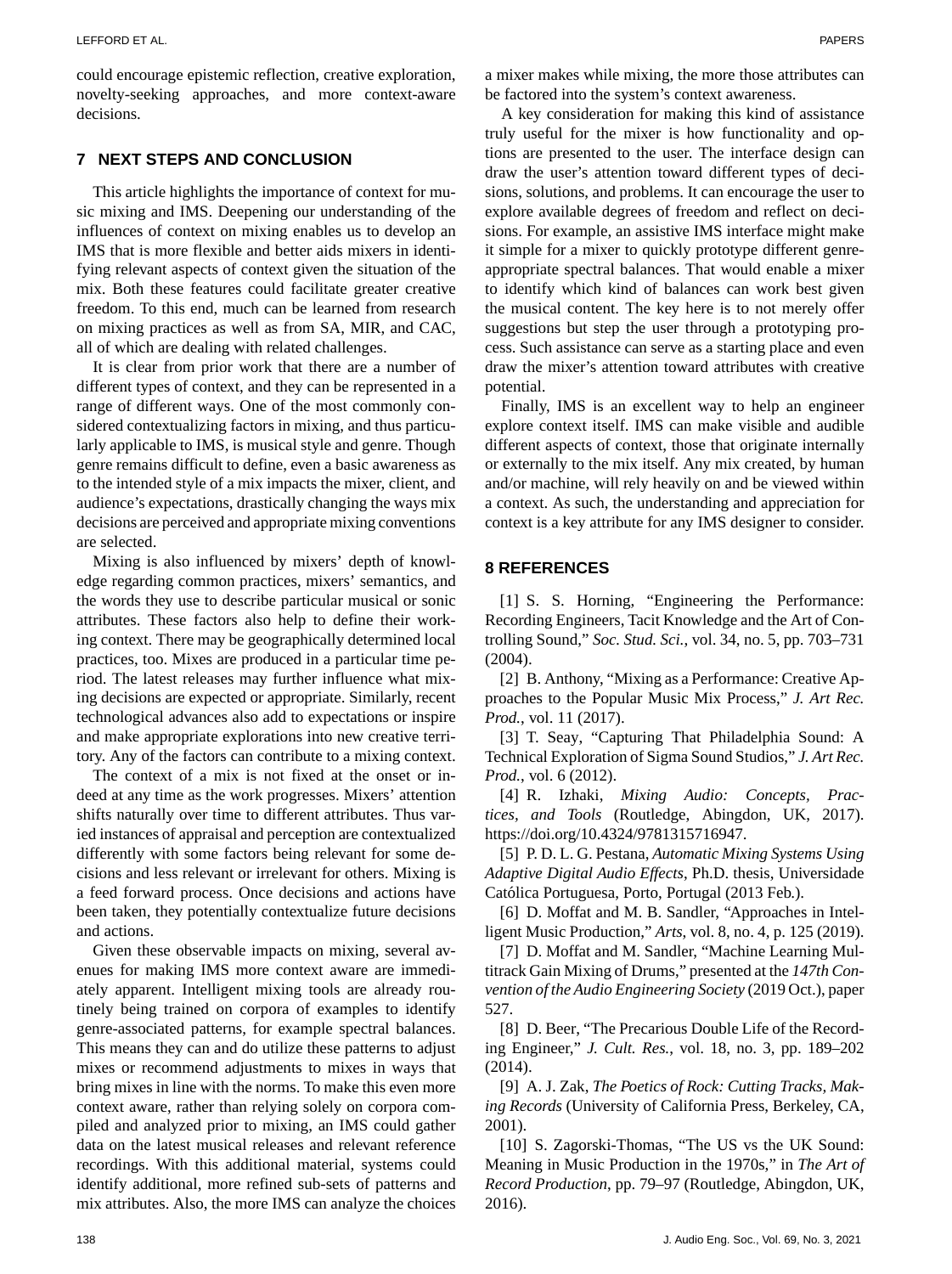[11] J. R. Covach and A. Flory, *What's That Sound?: An Introduction to Rock and its History* (WW Norton & Company, New York, NY, 2006).

[12] W. Moylan, *Understanding and Crafting the Mix: The Art of Recording* (Routledge, Abingdon, UK, 2014).

[13] P. Dourish, "What We Talk About When We Talk About Context," *Pers. Ubiq. Comput.*, vol. 8, no. 1, pp. 19–30 (2004).

[14] A. K. Dey, "Understanding and Using Context," *Pers. Ubiq. Comput.*, vol. 5, no. 1 (2001).

[15] A. Johnson and R. W. Proctor, *Attention: Theory and Practice* (Sage, Thousand Oaks, CA, 2004).

[16] T. Magnusson, "Designing Constraints: Composing and Performing With Digital Musical Systems," *Comput. Music J.*, vol. 34, no. 4, pp. 62–73 (2010).

[17] J. J. Gibson, *The Ecological Approach to Visual Perception: Classic Edition* (Psychology Press, London, UK, 2014).

[18] M. N. Lefford, "Information, (Inter)action and Collaboration in Record Production Environments," in *The Bloomsbury Handbook of Music Production*, pp. 145–160 (Bloomsbury, London, UK, 2020).

[19] E. F. Clarke, *Ways of Listening: An Ecological Approach to the Perception of Musical Meaning* (Oxford University Press, Oxford, UK, 2005).

[20] L. A. Suchman, *Plans and Situated Actions: The Problem of Human-Machine Communication* (Cambridge University Press, Cambridge, UK, 1987).

[21] T. Wilmering, D. Moffat, A. Milo, and M. B. Sandler, "A History of Audio Effects," *Appl. Sci.*, vol. 10, no. 3 (2020). [https://doi.org/10.3390/app10030791.](https://doi.org/10.3390/app10030791)

[22] S. McGrath, A. Chamberlain, and S. Benford, "Making Music Together: An Exploration of Amateur and Pro-Am Grime Music Production," in *Proceedings of the Audio Mostly Conference*, pp. 186–193 (Norrkoping, Swe- ¨ den) (2016 Oct.).

[23] M. Hoare, S. Benford, R. Jones, and N. Milic-Frayling, "Coming in From the Margins: Amateur Musicians in the Online Age," in *Proceedings of the SIGCHI Conference on Human Factors in Computing Systems*, pp. 1295–1304 (Toronto, Ontario) (2014 Apr.).

[24] P. Nick, "The Rise of the New Amateurs: Popular Music, Digital Technology, and the Fate of Cultural Production/Nick Prior," in J. R. Hall, L. Grindstaff, M. -C. Lo (Eds.), *Handbook of Cultural Sociology*, pp. 398–407 (Routledge, Abingdon, UK, 2010).

[25] M. Sandler, D. De Roure, S. Benford, and K. Page, "Semantic Web Technology for New Experiences Throughout the Music Production-Consumption Chain," in *Proceedings of the 2019 International Workshop on Multilayer Music Representation and Processing (MMRP)*, pp. 49–55 (Milano, Italy) (2019 Jan.).

[26] D. Ronan, D. Moffat, H. Gunes, and J. D. Reiss, "Automatic Subgrouping of Multitrack Audio," in *Proceedings of the 18th International Conference on Digital Audio Effects (DAFx-15)* (2015).

[27] D. Ronan, J. D. Reiss, and H. Gunes, "An Empirical Approach to the Relationship Between Emotion and Music Production Quality," *arXiv e-prints arXiv:1803.11154* (2018).

[28] C. Leadbeater and P. Miller, *The Pro-Am Revolution: How Enthusiasts Are Changing Our Society and Economy* (Demos, London, UK, 2004).

[29] R. Brøvig-Hanssen and A. Danielsen, *Digital Signatures: The Impact of Digitization on Popular Music Sound* (MIT Press, Cambridge, MA, 2016).

[30] H. S. Becker, "Art as Collective Action," *Am. Soc. Rev.*, vol. 39, no. 6, pp. 767–776 (1974).

[31] E. Quinton, C. Harte, and M. Sandler, "Extraction" of Metrical Structure From Music Recordings," in *Proceedings of the 18th International Conference on Digital Audio Effects (DAFx)* (2015).

[32] S. L. Star and J. R. Griesemer, "Institutional Ecology, Translations' and Boundary Objects: Amateurs and Professionals in Berkeley's Museum of Vertebrate Zoology, 1907-39," *Social Studies Sci.*, vol. 19, no. 3, pp. 387–420 (1989).

[33] N. Bryan-Kinns, Z. Li, and X. Sun, "On Digital Platforms and AI for Music in the UK and China," in *Proceedings of the International Conference on New Interfaces for Musical Expression (NIME)* (2020).

[34] G. Fazekas and M. Sandler, "Ontology-Based Information Management in Music Production," presented at the *126th Convention of the Audio Engineering Society* (2009 May), paper 7665.

[35] S. Enderby, T. Wilmering, R. Stables, and G. Fazekas, "An RDF Representation for Semantic Music Production Data," in *Proceedings of the 2nd AES Workshop on Intelligent Music Production*, pp. 24–28 (London, UK) (2016).

[36] D. Moffat, F. Thalmann, and M. B. Sandler, "Towards a Semantic Web Representation and Application of Audio Mixing Rules," in *Proceedings of the 4th Workshop on Intelligent Music Production (WIMP)* (2018).

[37] B. De Man and J. D. Reiss, "A Knowledge-Engineered Autonomous Mixing System," presented at the *135th Convention of the Audio Engineering Society* (2013 Oct.), paper 8961.

[38] G. Fazekas and M. B. Sandler, "The Studio Ontology Framework," in *Proceedings of the 12th International Society for Music Information Retrieval Conference* (2011).

[39] A. Tversky and D. Kahneman, "Prospect Theory: An Analysis of Decision Under Risk," *Econometrica*, vol. 47, no. 2, pp. 263–291 (1979).

[40] E. Giaccardi, "Metadesign as an Emergent Design Culture," *Leonardo*, vol. 38, no. 4, pp. 342–349 (2005).

[41] M. Hsu, M. Bhatt, R. Adolphs, D. Tranel, and C. F. Camerer, "Neural Systems Responding to Degrees of Uncertainty in Human Decision-Making," *Science*, vol. 310, no. 5754, pp. 1680–1683 (2005).

[42] P. Théberge, Any Sound You Can Imagine: Making *Music/Consuming Technology* (Wesleyan University Press, Middletown, CT, 1997).

[43] J. Paterson, "The Preset Is Dead; Long Live the Preset," presented at the *130th Convention of the Audio Engineering Society* (2011 May), paper 11.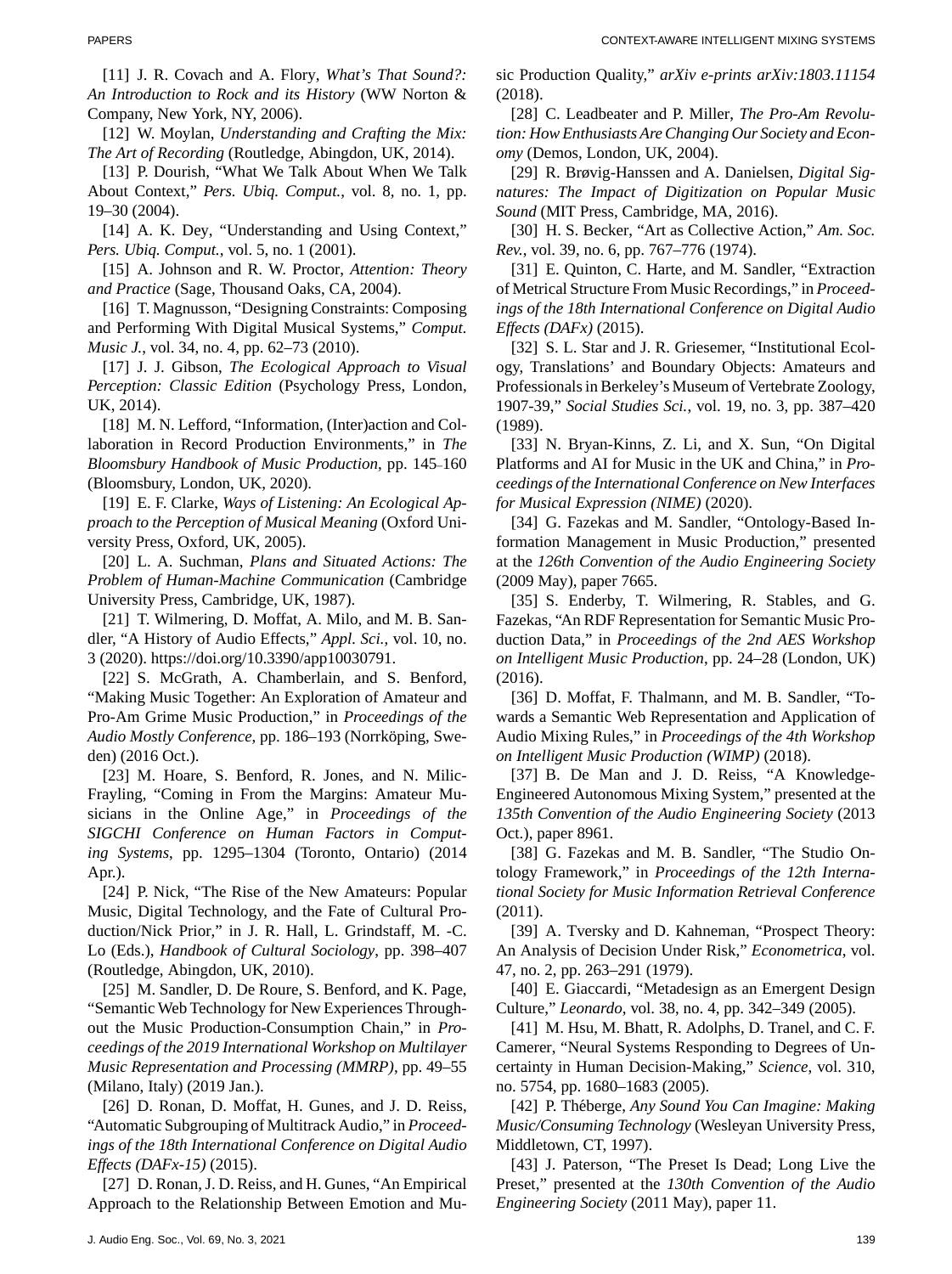[44] V. Zappi and A. McPherson, "Hackable Instruments: Supporting Appropriation and Modification in Digital Musical Interaction," *Frontiers ICT*, vol. 5, p. 26 (2018). [https://doi.org/10.3389/fict.2018.00026.](https://doi.org/10.3389/fict.2018.00026)

[45] M. A. Boden, *The Creative Mind: Myths and Mechanisms* (Routledge, Abingdon, UK, 2004).

[46] P. Pestana and J. Reiss, "Intelligent Audio Production Strategies Informed by Best Practices," in *Proceedings of the AES 53rd International Conference: Semantic Audio* (2014 Jan.), paper S2-2.

[47] G. Bromham, D. Moffat, M. Barthet, A. Danielsen, and G. Fazekas, "The Impact of Audio Effects Processing on the Perception of Brightness and Warmth," in *Proceedings of the ACM Audio Mostly Conference* (2019).

[48] A. Williams, "Technostalgia and the Cry of the Lonely Recordist," *J. Art Rec. Prod.*, vol. 9 (2015).

[49] S. Bennett, "Endless Analogue: Situating Vintage Technologies in the Contemporary Recording Workplace," *J. Art Rec. Prod.*, vol. 7 (2012).

[50] A. Moore, R. Till, and J. Wakefield, "An Investigation Into the Sonic Signature of Three Classic Dynamic Range Compressors," presented at the *140th Convention of the Audio Engineering Society* (2016 May), paper 9572.

[51] T. Wilmering, G. Fazekas, and M. B. Sandler, "Audio Effect Classification Based on Auditory Perceptual Attributes," presented at the *135th Convention of the Audio Engineering Society* (2013 Oct.), paper 9009.

[52] A. Pearce, T. Brookes, and R. Mason, "Hierarchical Ontology of Timbral Semantic Descriptors," Tech. rep., Audio Commons project deliverable D5.1 (2016 Aug.), [https://www.audiocommons.org/materials/.](https://www.audiocommons.org/materials/)

[53] G. Bromham, D. Moffat, M. Barthet, and G. Fazekas, "The Impact of Compressor Ballistics on the Perceived Style of Music," presented at the *145th Convention of the Audio Engineering Society* (2018 Oct.), paper 10080.

[54] G. Bromham, "How Can Academic Practice Inform Mix-Craft?" in R. Hepworth-Sawyer, J. Hodgson (Eds.), *Mixing Music*, *Perspectives on Music Production*, pp. 245–256 (Taylor & Francis, Oxfordshire, UK, 2016).

[55] A. M. Hein, "Identification and Bridging of Semantic Gaps in the Context of Multi-Domain Engineering," in *Proceedings of the Forum on Philosophy, Engineering & Technology (fPET)* (2010).

[56] M. Schedl, E. Gómez Gutiérrez, and J. Urbano, "Music Information Retrieval: Recent Developments and Applications," *Found. Trends* ® *Inf. Retr.*, vol. 8, no. 2-3, pp. 127–261 (2014). [https://doi.org/10.1561/1500000042.](https://doi.org/10.1561/1500000042)

[57] M. A. Casey, R. Veltkamp, M. Goto, M. Leman, C. Rhodes, and M. Slaney, "Content-Based Music Information Retrieval: Current Directions and Future Challenges," *Proc. IEEE*, vol. 96, no. 4, pp. 668–696 (2008).

[58] G. A. Wiggins, "Semantic Gap?? Schemantic Schmap!! Methodological Considerations in the Scientific Study of Music," in *Proceedings of the 2009 11th IEEE International Symposium on Multimedia*, pp. 477–482 (2009 Dec.).

[59] Y. Raimond, S. A. Abdallah, M. B. Sandler, and F. Giasson, "The Music Ontology," in *Proceedings of the*

*8th International Society for Music Information Retrieval Conference* (2007).

[60] G. Fazekas and M. B. Sandler, "Knowledge Representation Issues in Audio-Related Metadata Model Design," presented at the *133rd Convention of the Audio Engineering Society* (2012 Oct.), paper 8765.

[61] G. Fazekas, *Semantic Audio Analysis: Utilities and Applications*, Ph.D. thesis, Queen Mary University of London, London, UK (2012).

[62] T. Wilmering, G. Fazekas, and M. B. Sandler, "AUFX-O: Novel Methods for the Representation of Audio Processing Workflows," in *Proceedings of the 15th International Semantic Web Conference (ISWC)*, vol. 9982 of *Lecture Notes in Computer Science*, pp. 229–237 (2016). [https://doi.org/10.1007/978-3-319-46547-0\\_24.](https://doi.org/10.1007/978-3-319-46547-0egingroup count@ "005F
elax 
elax uccode `~count@ uppercase {gdef {${sim }{}$}}endgroup setbox 0hbox {}dimen z@ ht z@ 24)

[63] M. -F. Plassard (Ed.), *Functional Requirements For Bibliographic Records: Final Report / IFLA Study Group on the Functional Requirements for Bibliographic Records*, vol. 19 (K.G. Saur, Munich, Germany, 1998).

[64] R. Stables, S. Enderby, B. De Man, G. Fazekas, and J. D. Reiss, "SAFE: A System for Extraction and Retrieval of Semantic Audio Descriptors," in *Proceedings of the 15th International Society for Music Information Retrieval Conference* (2014).

[65] R. Stables, B. De Man, S. Enderby, J. Reiss, T. Wilmering, and G. Fazekas, "Semantic Description of Timbral Transformations in Music Production," in *Proceedings of the 24th ACM International Conference on Multimedia*, pp. 337–341 (Amsterdam, the Netherlands) (2016 Oct.). [https://doi.org/10.1145/2964284.2967238.](https://doi.org/10.1145/2964284.2967238)

[66] S. McGrath, A. Chamberlain, and S. Benford, "The Grime Scene: Social Media, Music, Creation and Consumption," in *Proceedings of the Audio Mostly Conference*, pp. 245–250 (Norrköping, Sweden) (2016 Oct.).

[67] K. R. Scherer, A. Schorr, and T. Johnstone, *Appraisal Processes in Emotion: Theory, Methods, Research* (Oxford University Press, Oxford, UK, 2001).

[68] M. Barthet, G. Fazekas, and M. Sandler, "Music Emotion Recognition: From Content- to Context-Based Models," in *Proceedings of the International Symposium on Computer Music Modeling and Retrieval*, pp. 228–252 (London, UK) (2012 Jun.).

[69] P. Saari, G. Fazekas, T. Eerola, M. Barthet, O. Lartillot, and M. Sandler, "Genre-Adaptive Semantic Computing Enhances Audio-Based Music Mood Prediction," *IEEE Trans. Affect. Comput. (TAC)*, vol. 7, no. 2, pp. 122–135 (2016). [https://doi.org/10.1109/TAFFC.2015.2462841.](https://doi.org/10.1109/TAFFC.2015.2462841)

[70] D. Sheng and G. Fazekas, "A Feature Learning Siamese Model for Intelligent Control of the Dynamic Range Compressor," in *Proceedings of the International Joint Conference on Neural Networks (IJCNN)* (2019).

[71] L. Feng, *Context-Aware Computing*, *Volume 3 of Advances in Computer Science* (De Gruyter, Berlin, Germany, 2018). [https://doi.org/10.1515/9783110556674.](https://doi.org/10.1515/9783110556674)

[72] U. Alegre, J. C. Augusto, and T. Clark, "Engineering Context-Aware Systems and Applications: A Survey," *J. Syst. Software*, vol. 117, pp. 55–83 (2016).

[73] A. K. Dey and G. D. Abowd, "The Context Toolkit: Aiding the Development of Context